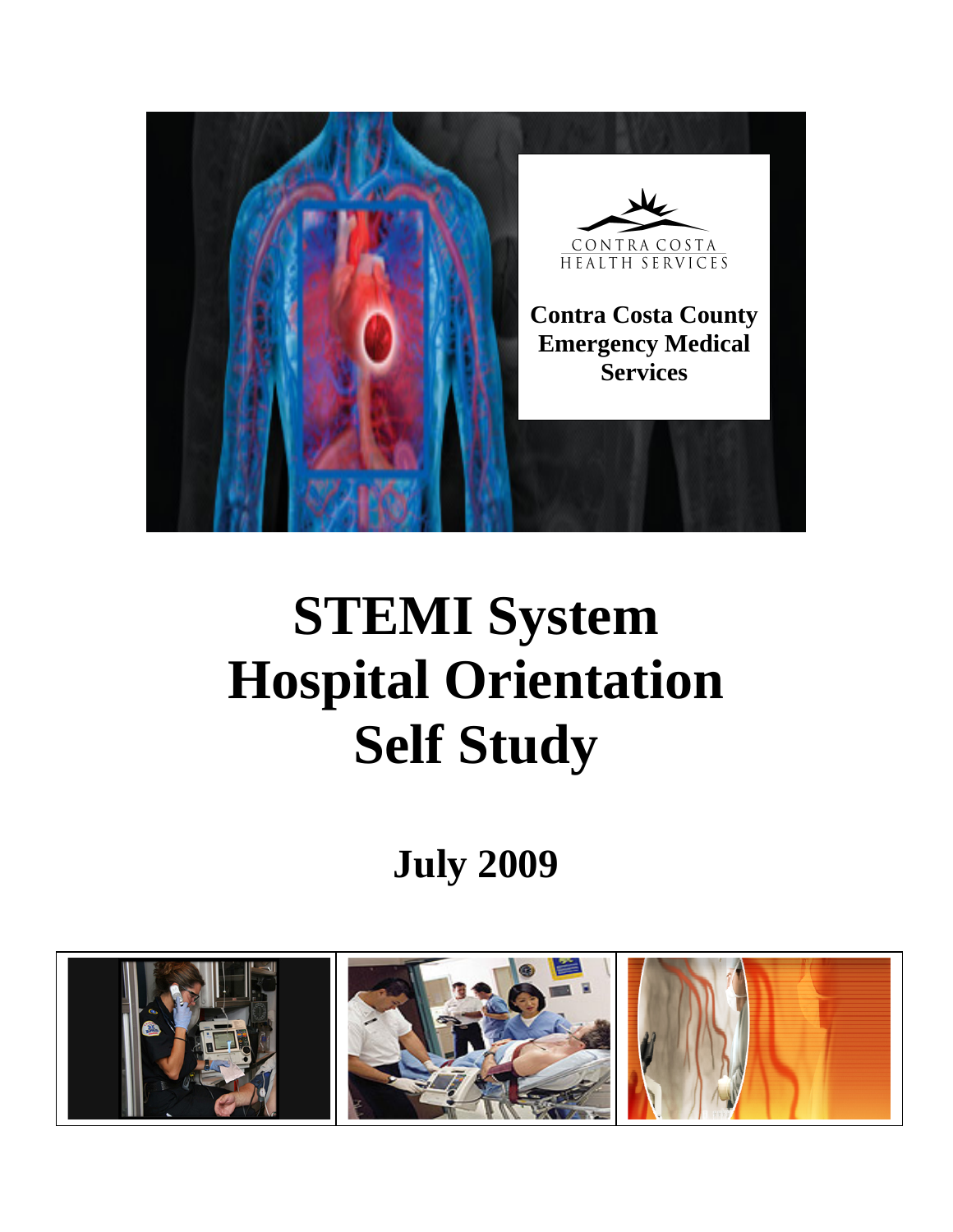

•This PowerPoint provides a basic introduction to Contra Costa County STEMI System •For questions contact Contra Costa EMS Medical Director Joe Barger MD or Pat Frost RN, MS, PNP STEMI Project Manager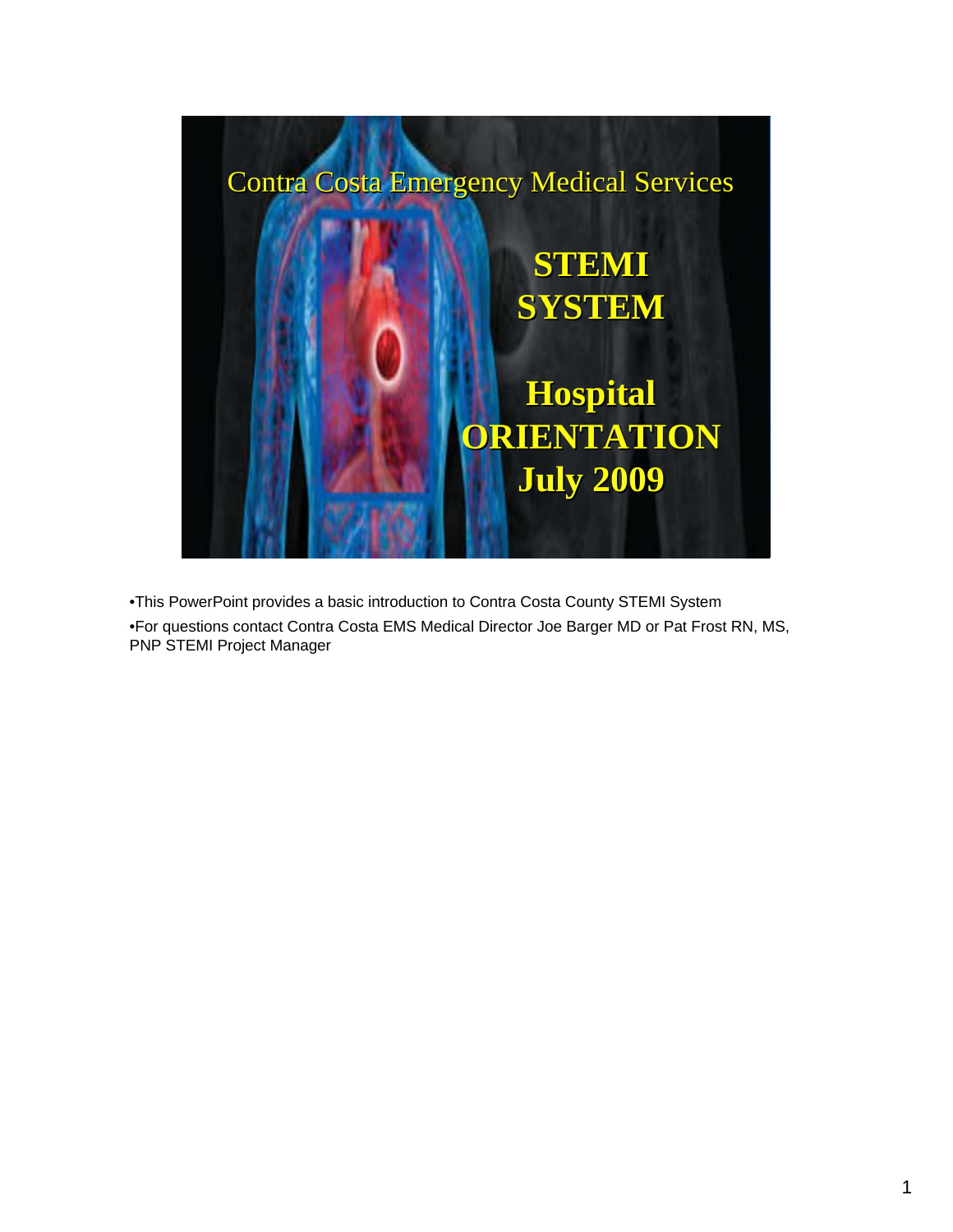### **LESSON PLAN**

COURSE: "STEMI System Hospital Orientation"

Overview of STEMI Center designation/destination for Contra Costa County.

- Audience: Emergency department and STEMI program support personnel including physicians, nurses, cardiac cath lab personnel. This program may be adapted and is designed as a tool for use at all emergency departments in Contra Costa County.
- TOPIC: STEMI System Orientation
- Educational Approach: This training may be accomplished using a variety of strategies. Traditional lecture presentation or adapted to self study. If adapted to self study it is recommended that posttest questions be developed specific to the facility.
- OBJECTIVES: At the completion of the training session, the student will be able to:
	- 1. Identify why STEMI Centers are necessary.
	- 2. Identify requirements for a STEMI Center.
	- 3. Identify triage and destination goals for patients with chest pain in Contra Costa County.
	- 4. Identify how your Emergency Department patient intake changes in a STEMI system.
	- 5. Describe how EMS providers identify STEMI patients in the field.
	- 6. Describe EMS communication to be included in a radio and hospital report of a patient with a STEMI.
	- 7. Identify appropriate hand off of 12-lead ECG to hospital personnel.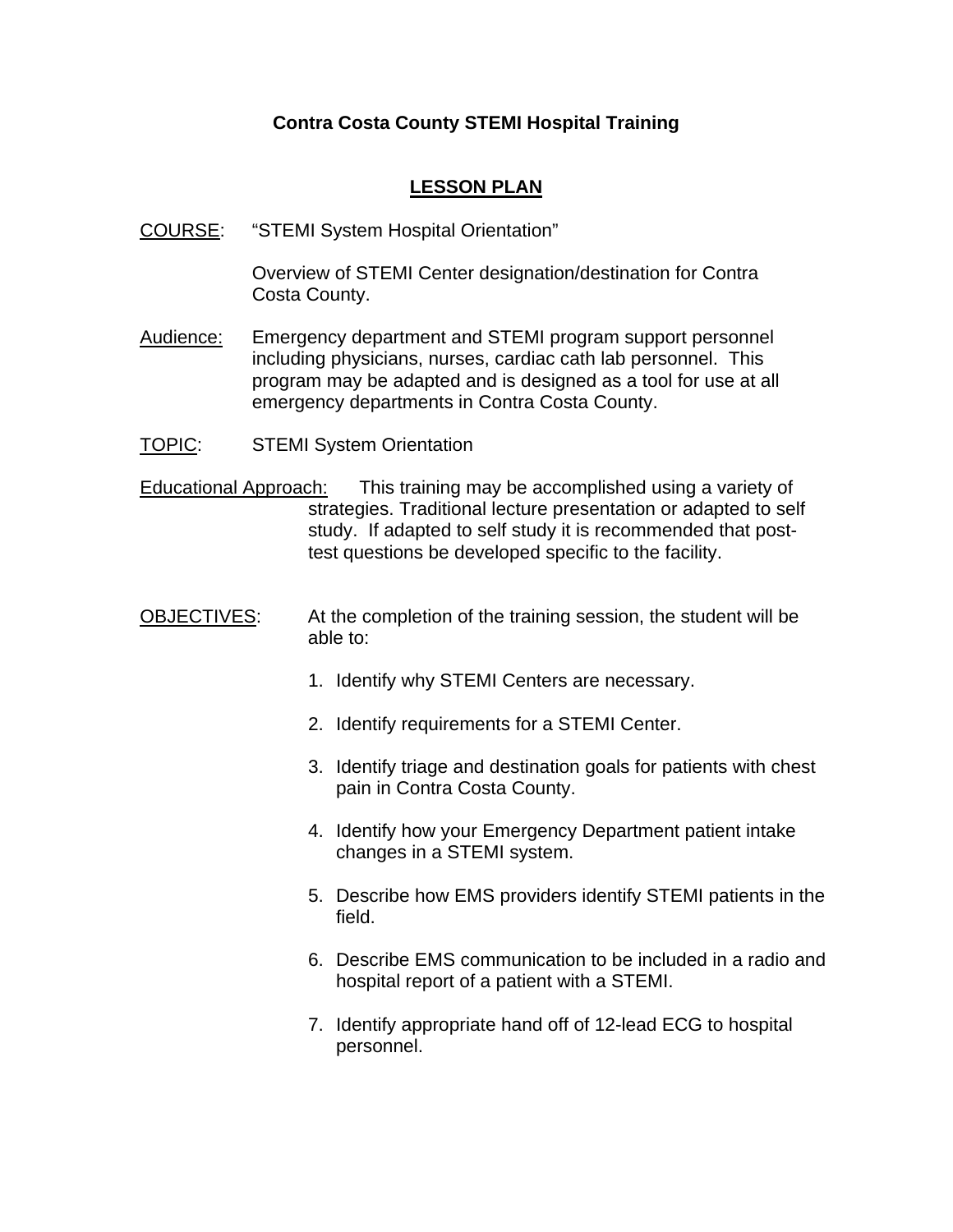- 8. Accurately describe Emergency Department personnel role in facilitating triage of EMS STEMI-Alert patients.
- 9. Describe the benefits and challenges of STEMI systems.

### MATERIALS NEEDED: Projection Screen

LCD Projector

Laptop/Computer with PowerPoint Presentation: "STEMI System Hospital Orientation"

Handouts -

PowerPoint Presentation - "STEMI System Hospital Orientation"

CCC EMS Policy #25 – "STEMI Triage and Destination"

CCC EMS Policy #26- "STEMI Receiving Center Designation"

Contra Costa County STEMI Hospital Training Post-test and annotated answer key

References:

All educational resources are available at our EMS website at : [www.cccems.org](http://www.cccems.org/) STEMI

Contra Costa County Health Services Prehospital Care Manual

Contra Costa County Health Services EMS Policies and Procedures

Please contact EMS if you have questions about this training.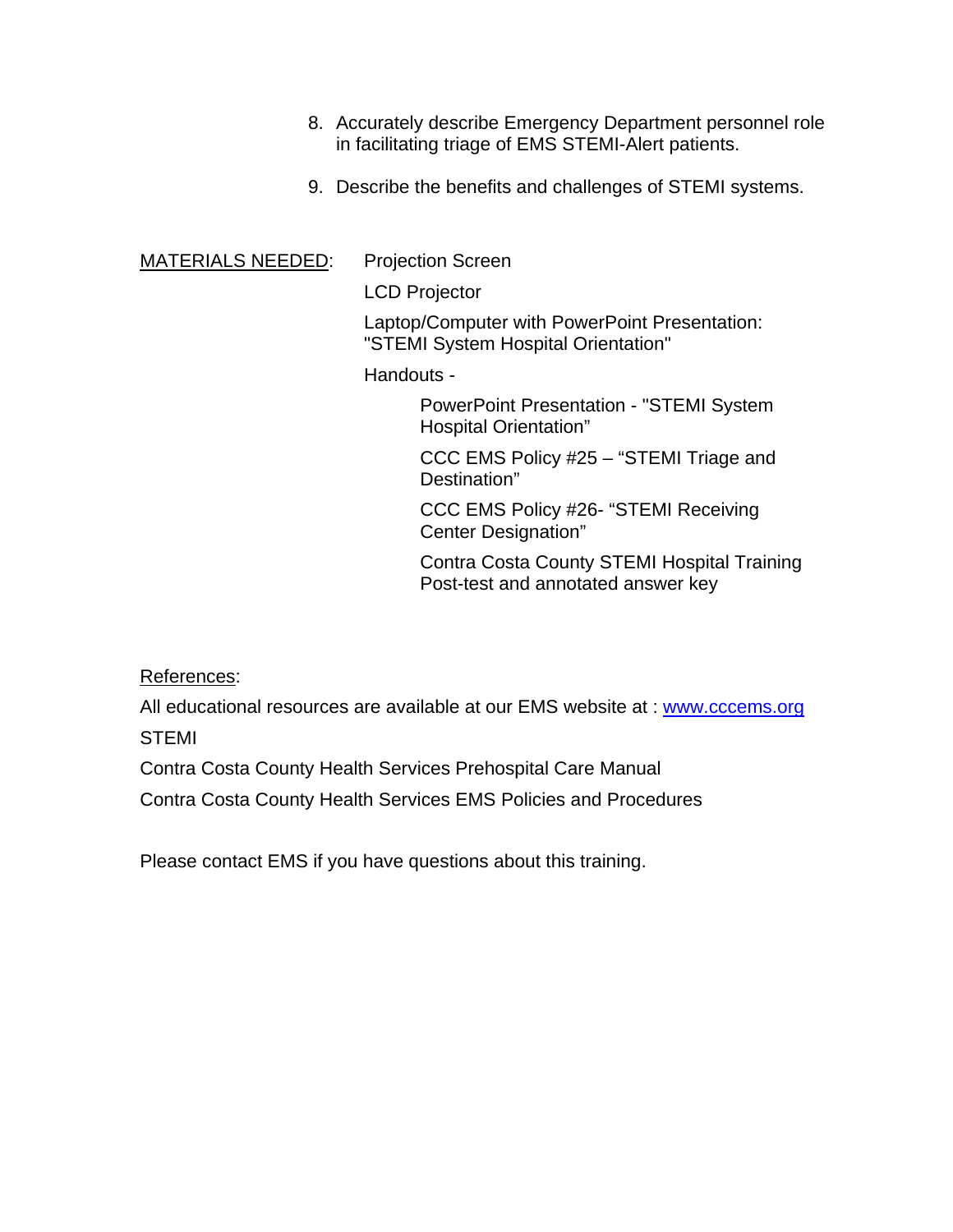## Welcome to our STEMI System!



## **Together we are Contra Costa Team STEMI!**

•You are joining a collaborative network of designated STEMI Receiving Centers (SRC) with 24/7 operations who receive EMS triaged high risk heart attack patients for rapid cardiovascular intervention.

•Time is muscle in a STEMI System and participating in this program enhances the quality of emergency care provided in our community.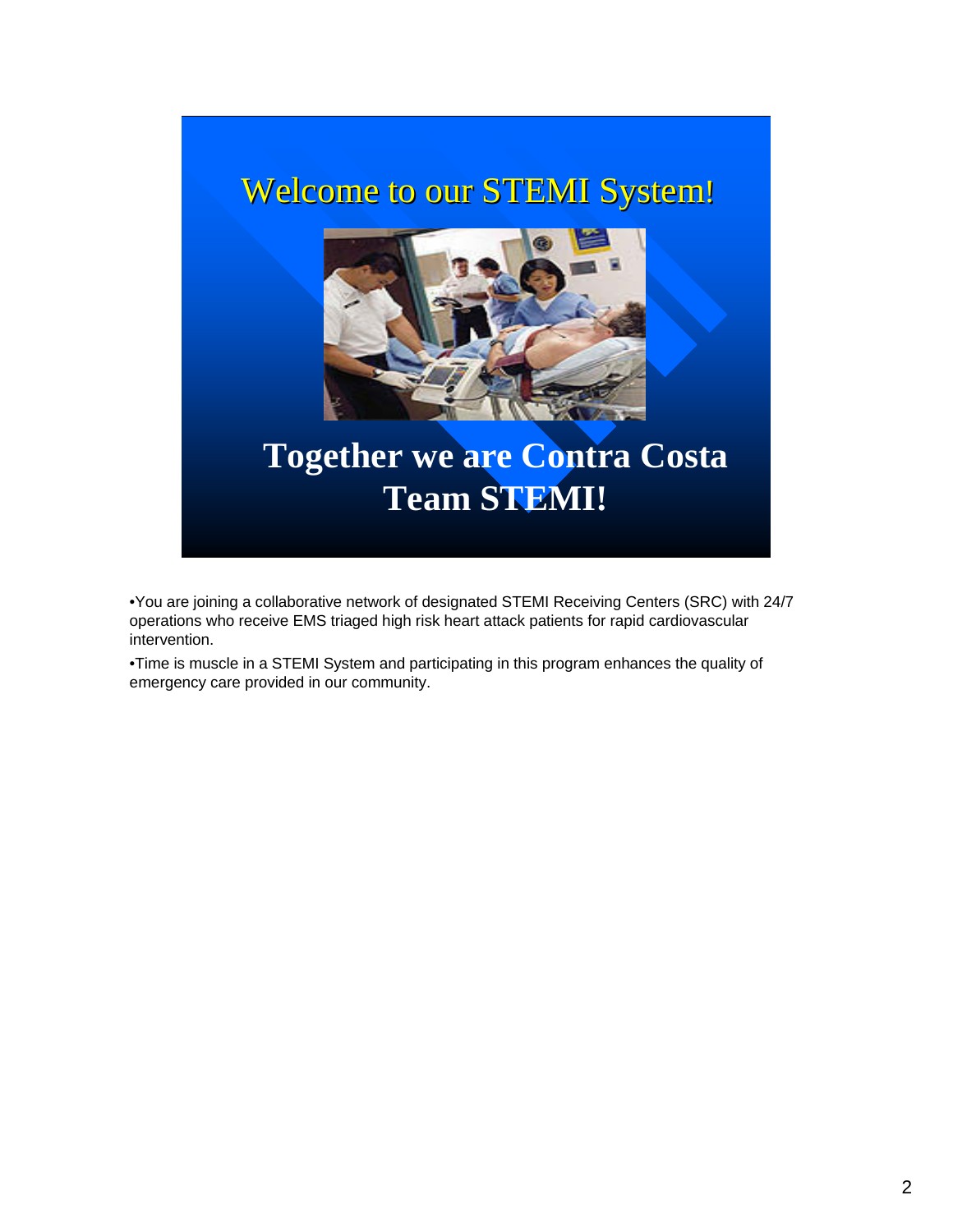## What you need to know!

- **What is a STEMI System?**
- **How EMS helps improve STEMI outcomes.**
- $\blacksquare$  STEMI destination and how it works.
- **How medics identify STEMI patients.**
- **NHAT ALERGE METER IS.** What a STEMI Alert is.
- What type of radio and bedside report to anticipate.
- How the STEMI System quality process works.
- How do positive corrections improve performance?

•The purpose of this educational PowerPoint is to help you understand and describe to others how the Contra Costa STEMI System works.

•By the end of this presentation/self study you should be able to answer the objectives listed above.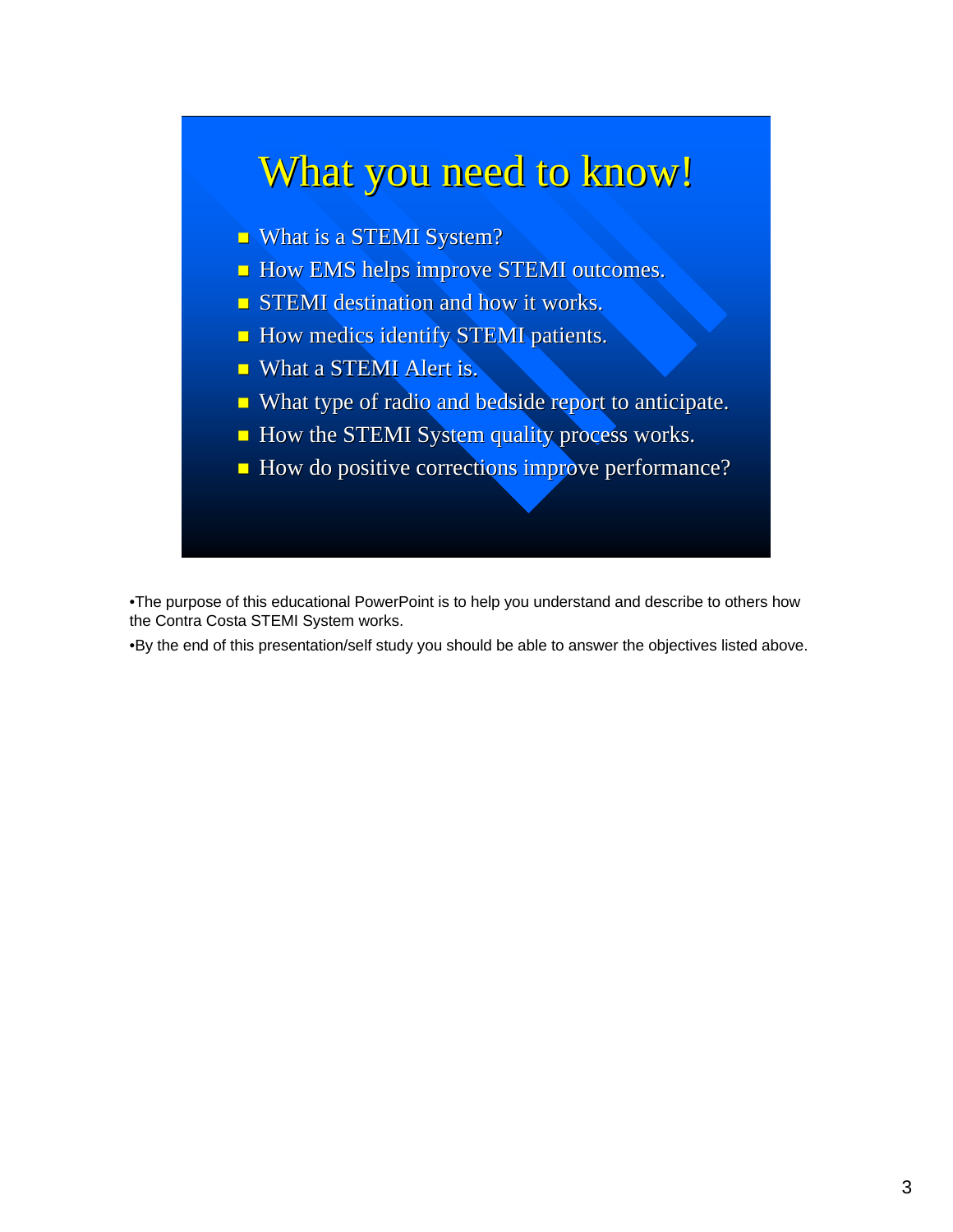

•A STEMI System is a collaborative network of EMS providers and specialized hospitals willing to provide 24/7/365 cardiac intervention for an entire community. The system is supported by protocol and continuous process improvement with the goal of rapid reperfusion of the heart to prevent mortality and morbidity in Chest Pain Patients. It relies on the accurate identification of STEMI patients in the field with the use of prehospital 12-lead.

•STEMI Systems have a mandate to work with the community to educate patients about healthy lifestyles, knowing how to identify a heart attack and calling 911 first in the event of chest pain.

The 2005 AHA Conference Proceedings on STEMI Systems of Care called on health care providers to create STEMI Systems based on the following findings:

•30% of STEMI patients receive no reperfusion therapy despite availability and absence of contraindications

•<50% of patients treated with fibrinolysis have a door to needle within 30 minutes

•35% have PCI door to intervention within 90 minutes

•20% of STEMI patients have contraindications to fibrinolytic therapy, but 70% of these do not receive reperfusion with PCI

•EMS activation of the cardiac catheterization laboratory speeds the time to diagnosis and reperfusion therapy •But >75% of patients drive themselves or are transported to the hospital by a family member

STEMI Systems create a FAST TRACK direct to the cath lab in some STEMI systems including ours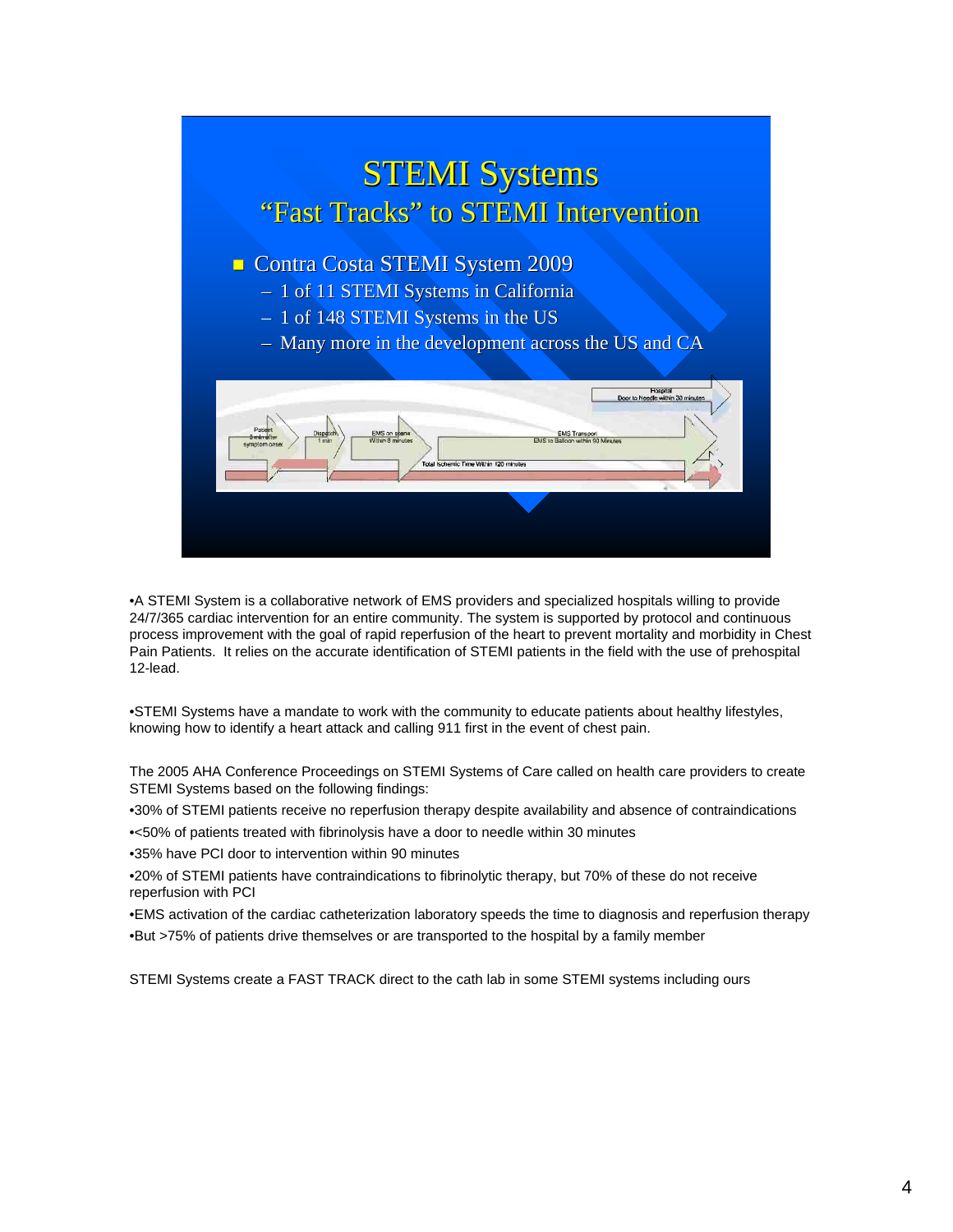

•The development of the Contra Costa STEMI System required participation and support of all stakeholders in the EMS system.

•The STEMI System of Contra Costa was developed under the medical leadership of Dr. Joe Barger EMS Medical Director in collaboration with hospital, ED, cardiology, nursing and prehospital provider leadership.

•It took a number of years and there has been a huge investment in prehospital training, 12 lead equipment and time by all those who have participated.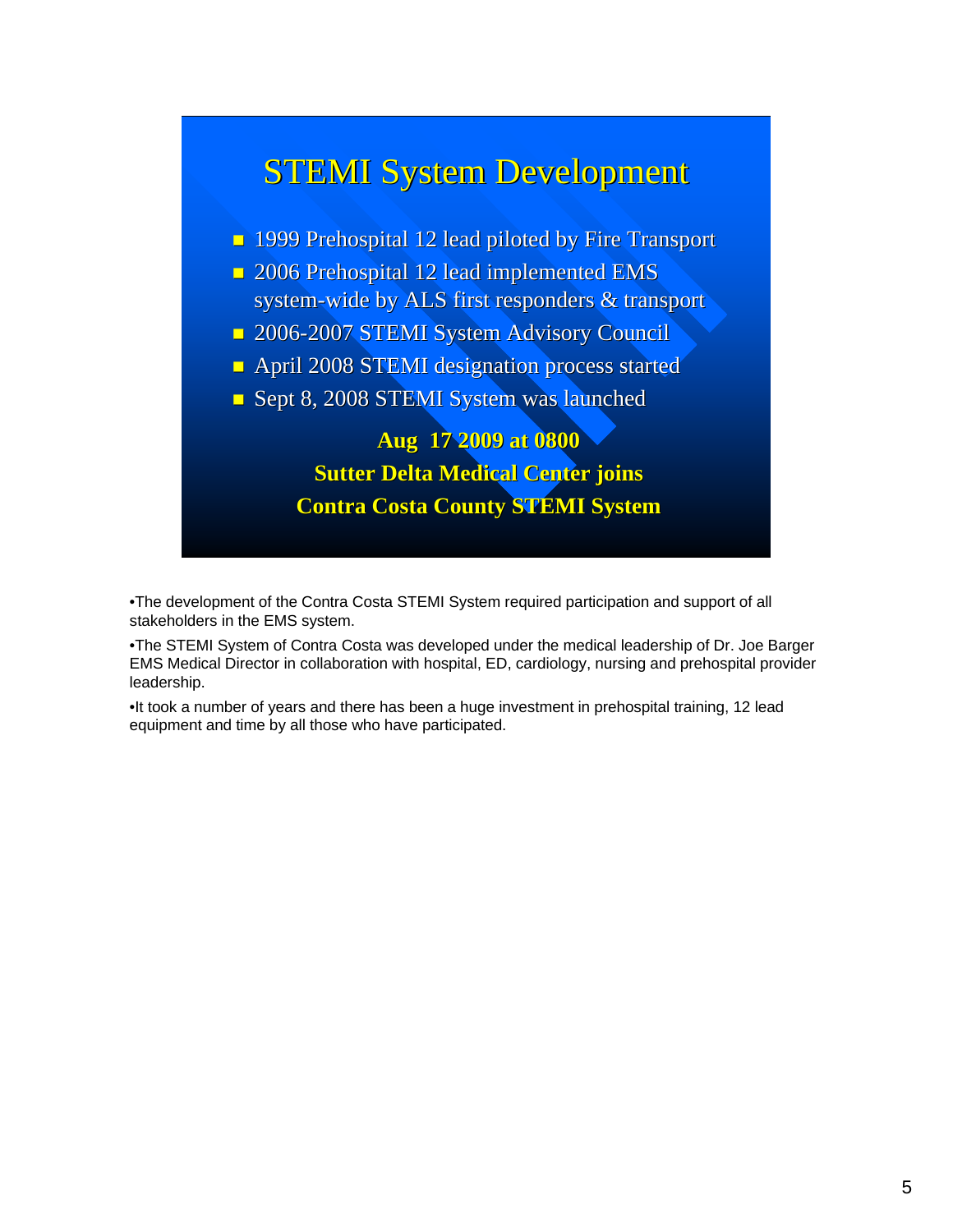

•These are the goals of STEMI reperfusion in STEMI Systems of care as described by the American Heart Association.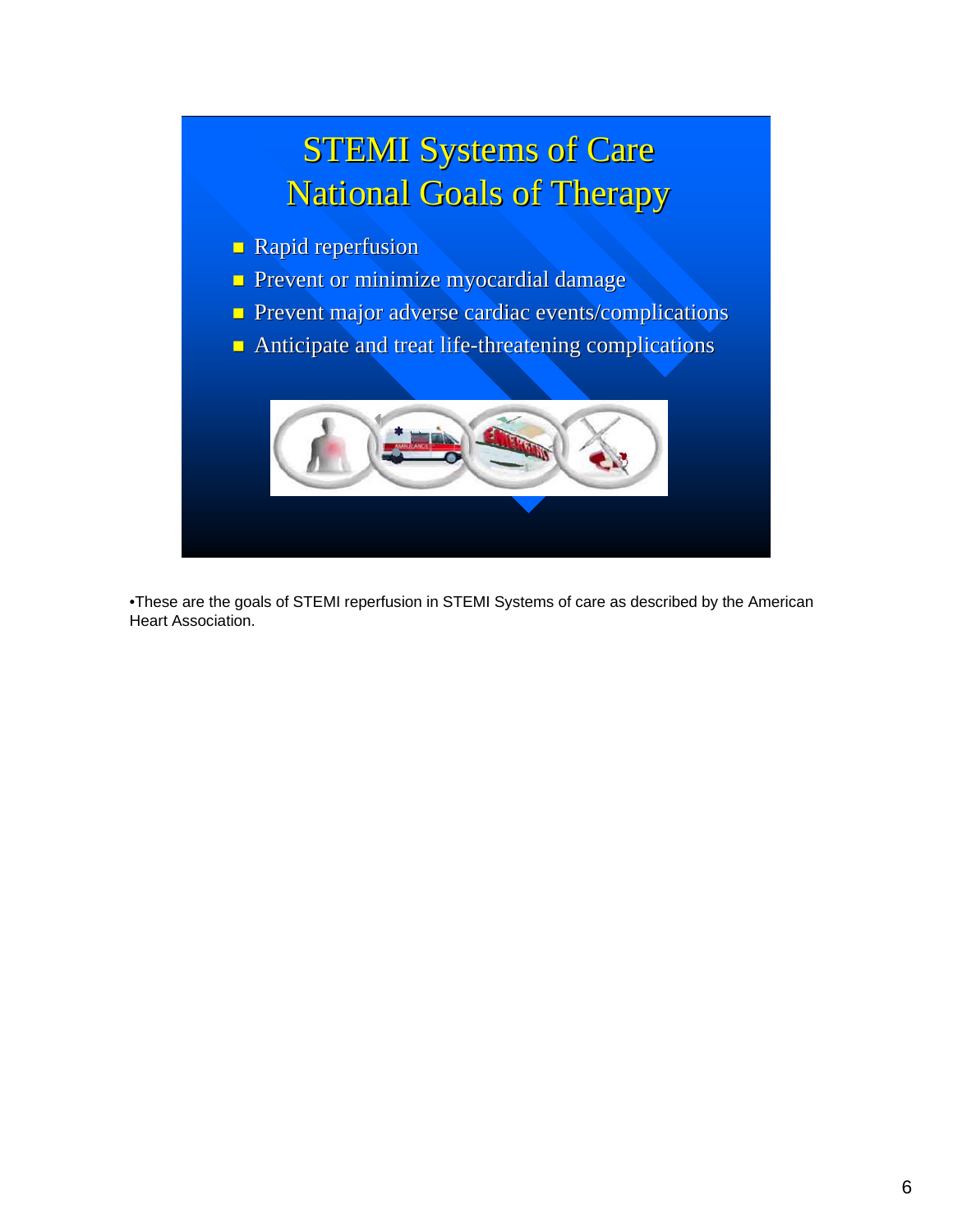## **STEMI Receiving Center (SRC)**



- **Hospital requirements** 
	- Personnel, Policy, Equipment Requirements
	- Site Survey
	- Contract with EMS
	- STEMI System Oversight

 $\Box$  24/7/365 cath lab capability – No STEMI diversion

•In a STEMI System the EMS Agency designates STEMI Receiving Centers based on a set of criteria.

•Contra Costa criteria for STEMI Center Designation is on our website at www.cccems.org and includes:

•STEMI Centers provide 24/7/365 cath lab capability--**NO diversion process**

•If the cath lab is down or busy the STEMI Center would manage the patient with thrombolytics as they do now with walk-in patients when this event occurs

•Contra Costa EMS reserves the right to modify the STEMI destination in the rare event of hospital internal disaster or prolonged Cath lab malfunction

•Each Center must meet rigorous requirements, enter into contract with EMS and commit to providing:

- •Personnel
- •Policy/Protocols
- •Equipment

•Participation in a collaborative program of STEMI System Oversight in partnership with the EMS Agency.

•Rapid transfer plan when cardiovascular surgical services are required in facilities who do not have CV surgery support.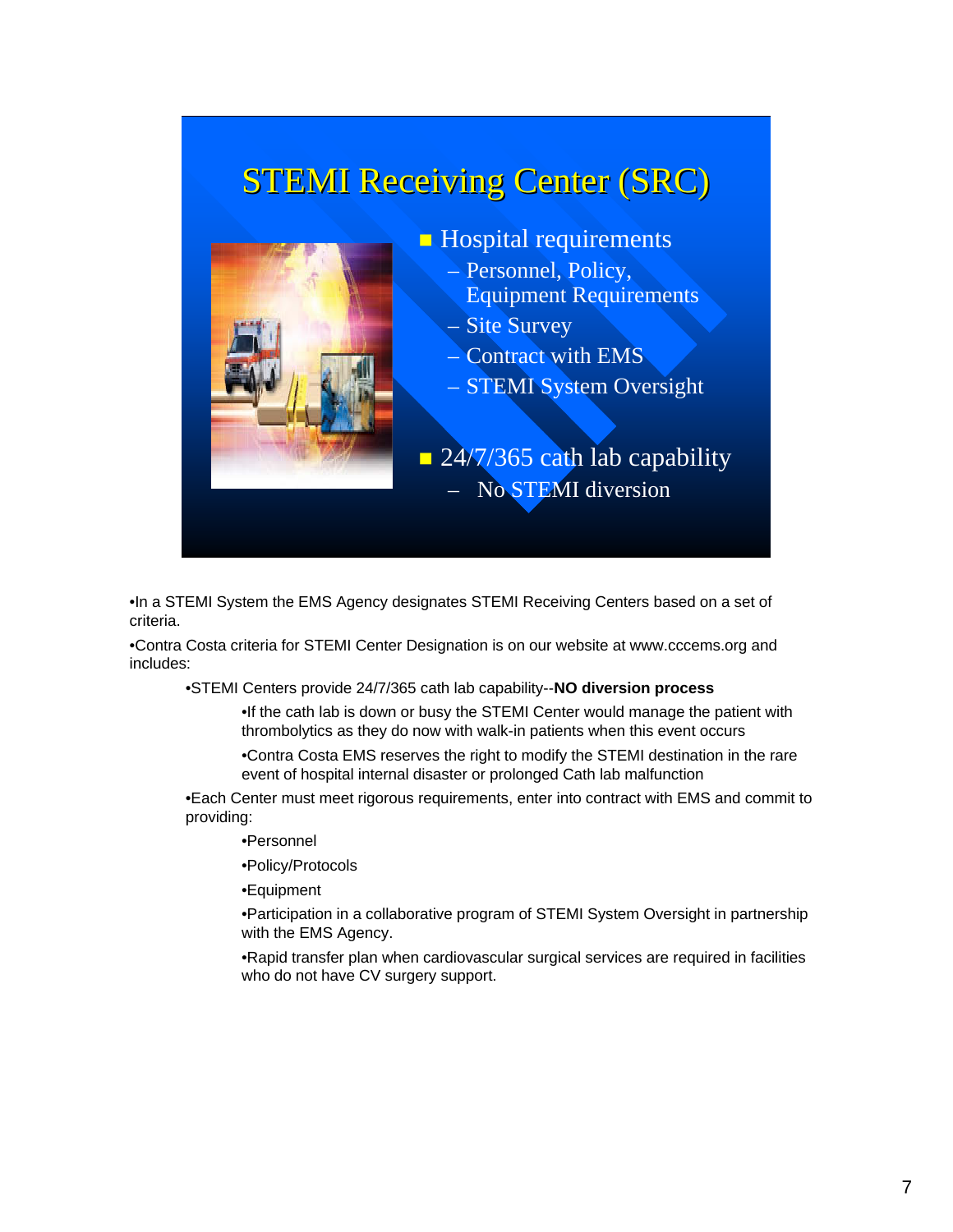### **STEMI Receiving Centers**

- **Doctors San Pablo**
- **John Muir Medical Center Concord**
- **John Muir Medical Center Walnut Creek**
- **Kaiser Walnut Creek**
- **San Ramon Regional Medical Center**
- **Sutter Delta Medical Center \*\*\*NEW\*\*\***
- **Out of County Centers** 
	- **Valley Care Pleasanton**
	- **Oakland Summit Medical Center**

•With Sutter Delta joining our STEMI System Network in August 2009 there are now 6 strategically located STEMI Centers in Contra Costa County.

•We also have 2 out of county STEMI Centers. These Centers are part of the Alameda County STEMI System.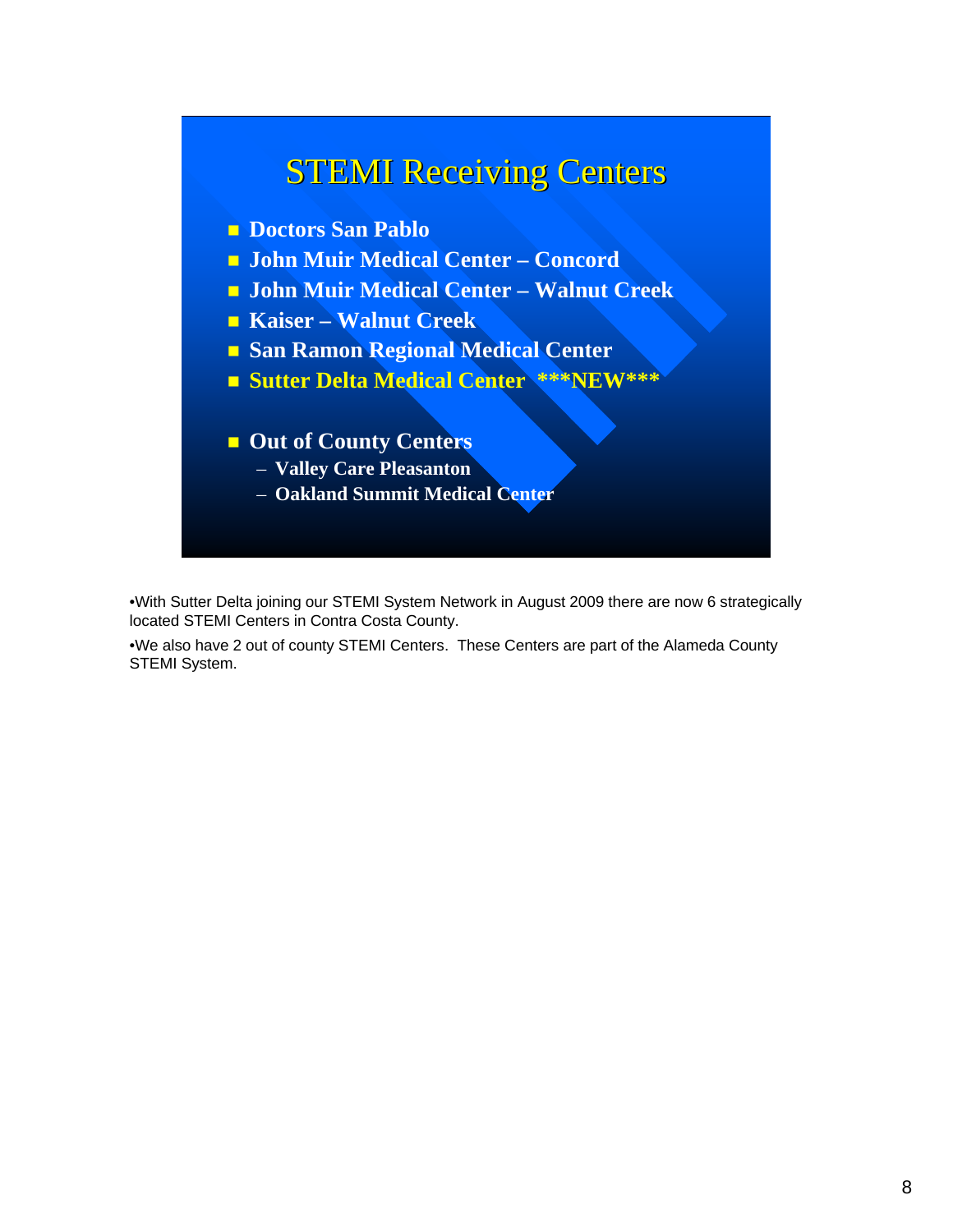

•Please review EMS Policy 25: STEMI Triage and Destination

•In our destination policy patients with an identified STEMI are to go to the closest STEMI Receiving Center unless

•The patient requests another facility

•A STEMI Center that is not the closest is acceptable if the estimated additional time does not exceed 15 minutes. This allows for the patient to get to their desired facility and physician.

•Patient has an unmanageable airway. In those cases the patient goes to the closest ED.

•In addition we are enhancing our STEMI destination policy to enable patients with cardiac arrest who have a STEMI identified before or after the arrest to be triaged to a STEMI Receiving Center and NOT the closest ED. These patients require rapid reperfusion with intervention to improve their chance for survival.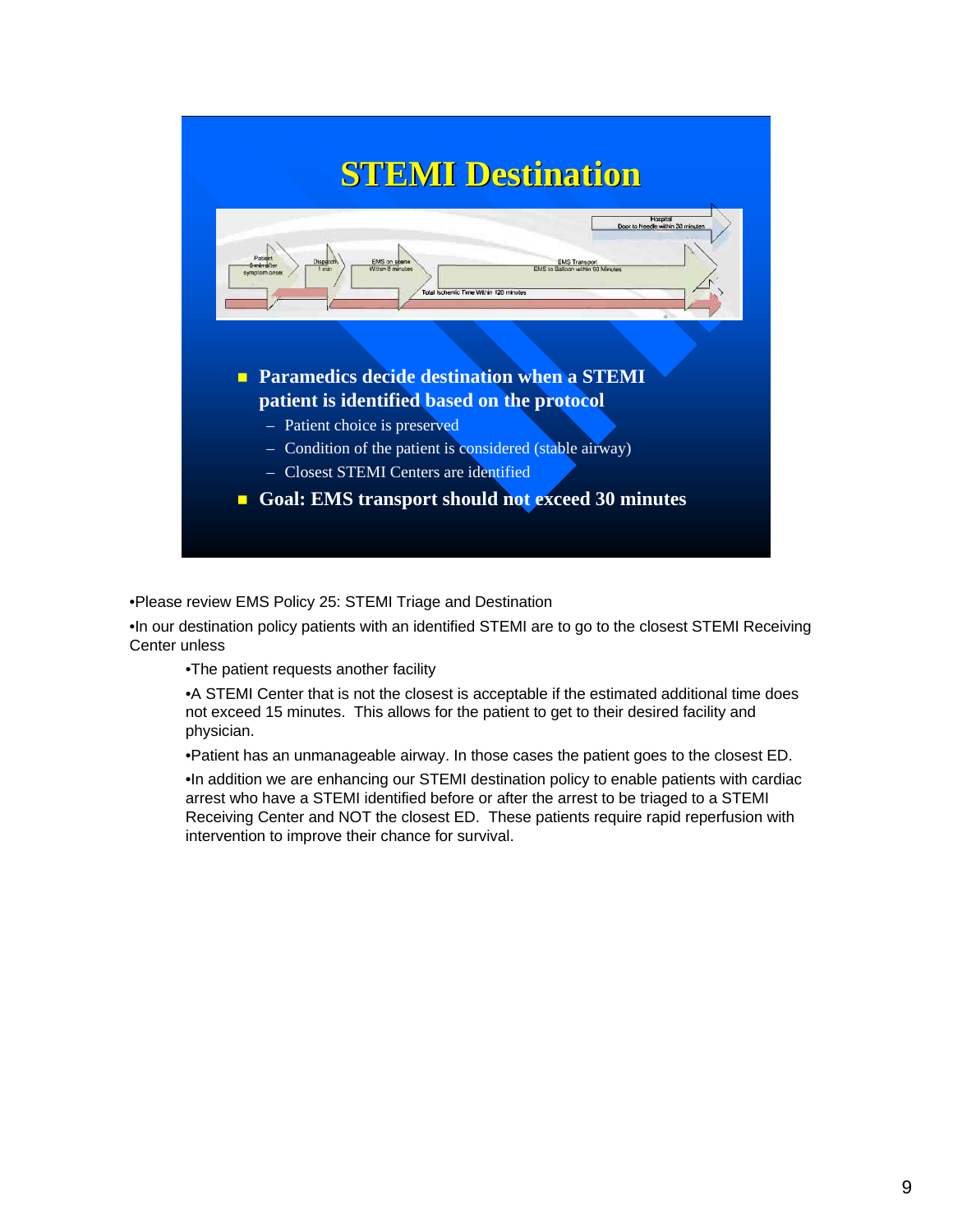## **STEMI Destination STEMI Destination** Flexibility on Destination



- **Gets patient to their desired facility and physician**
- **Cath lab startup is most time-consuming step**
- **ED arrival delay does not impact final time to cath lab or intervention**

There is some flexibility in our destination protocol for the following reasons:

•Get patient to their desired facility and physician

•Cath lab startup is most time-consuming step and if it takes a while to get to the ED, the delay has been demonstrated not to impact final time to cath lab or intervention when the cath lab is activated from the field.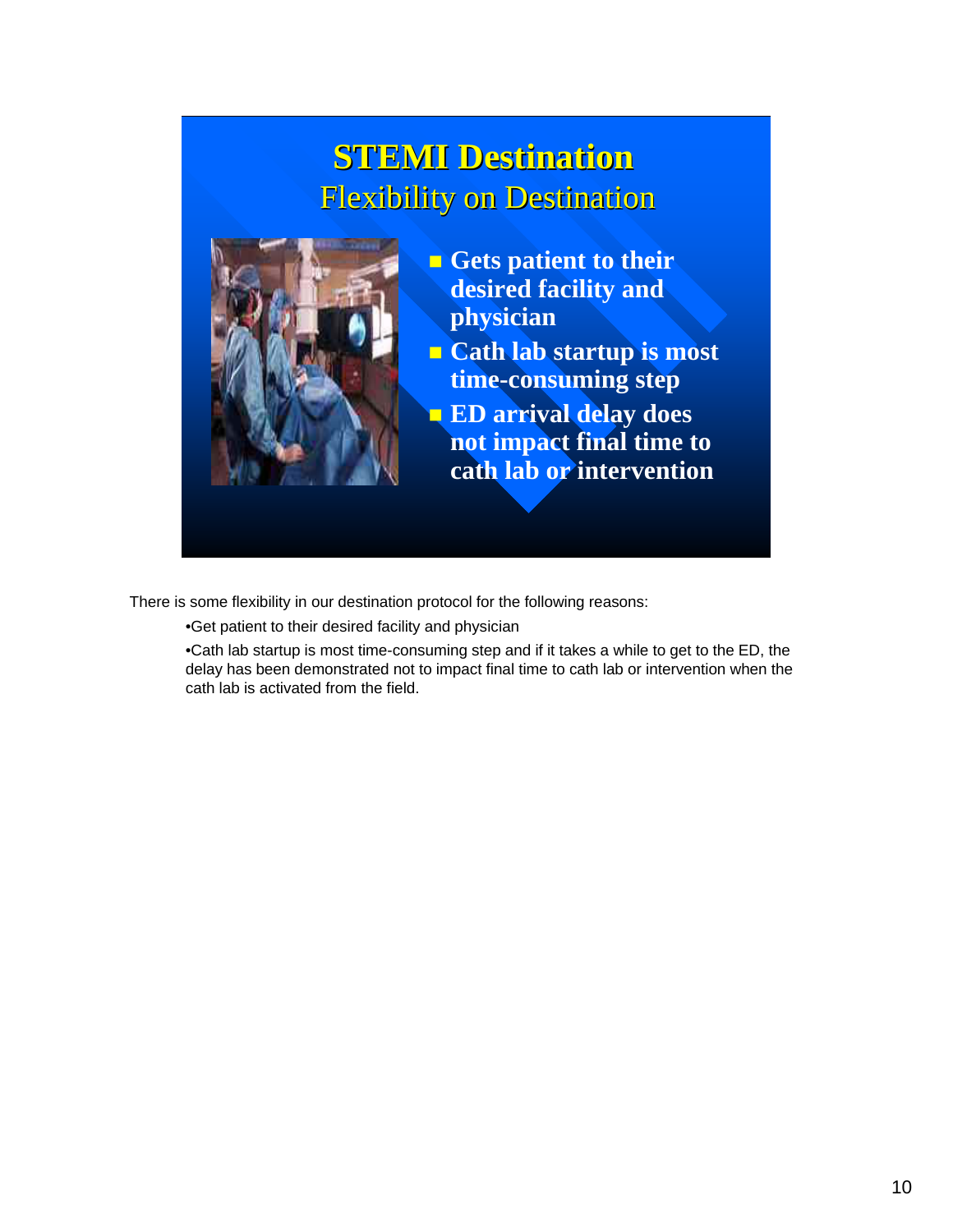### What happens to patients who do not go directly to a STEMI Center?



- **Thrombolytics Thrombolytics ED triage to STEMI Center if this fails Center if this fails ED-SRC Center** 
	- **coordinated interfacility transport interfacility transport**

•Patients may enter the STEMI system through a non-STEMI center in a number of ways:

•The patient always has a choice although they are advised of what resources we have available in our STEMI system. That choice has to be respected.

•The patients may walk into a non-STEMI center. All STEMI Centers are required to accept patients from non-STEMI centers and work with those facilities to create effective mechanisms for rapid transport. Contra Costa STEMI System is working to improve rapid interfacility transport of these patients between our STEMI and non-STEMI Centers.

•Finally the non-STEMI centers are capable of administering first line therapy to treat MI's as they do and have done for many years prior to triaging the patient to a STEMI center.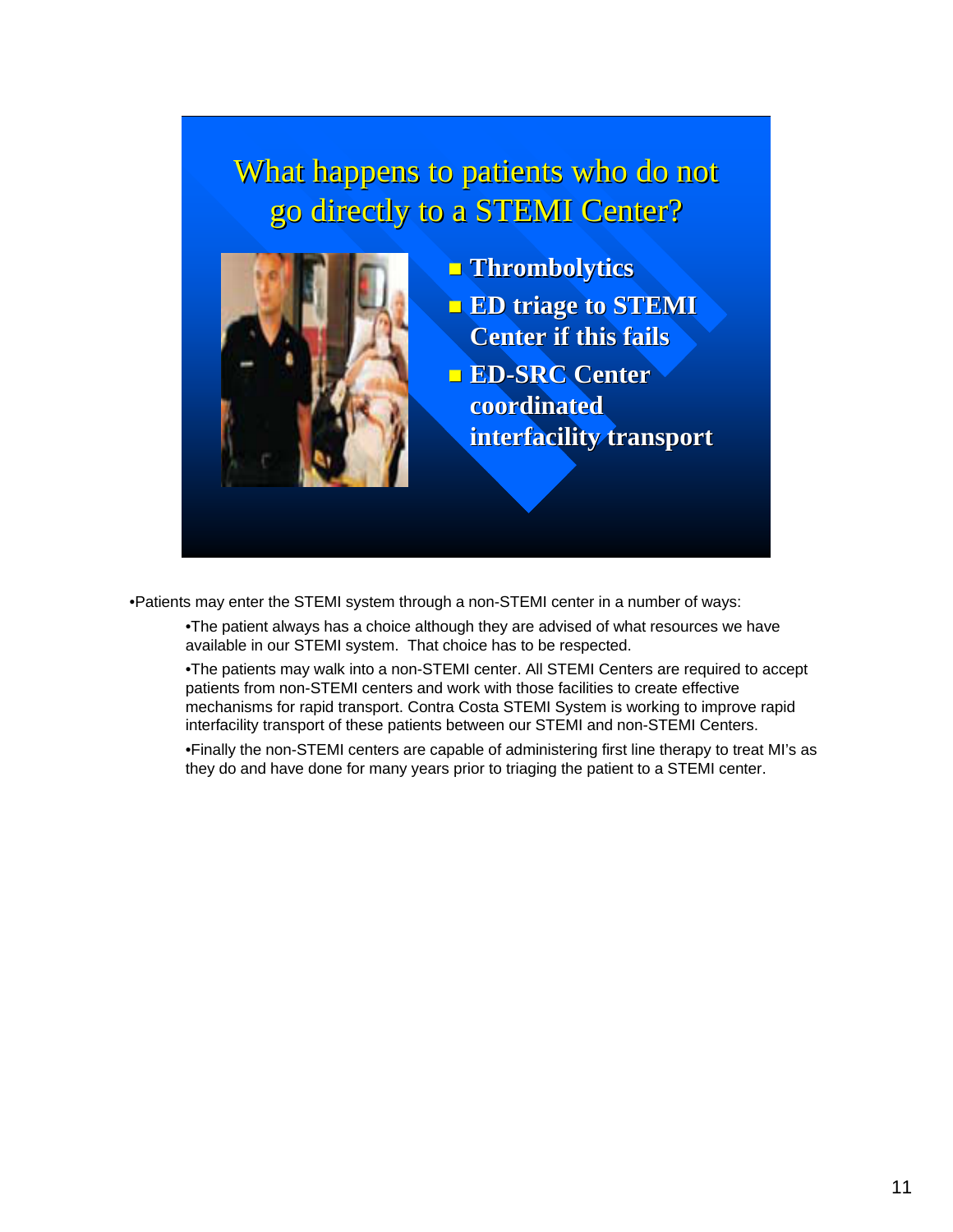

•Prehospital paramedics use Zoll 12 lead and LP-12 (Physio-Control) devices that "diagnose rhythm".

•By EMS protocol, prehospital providers rely primarily on 12 lead device algorithm identification which has good reliability **IF** artifact is minimized.

•Other messages – e.g., possible MI, possible ischemia, MI age undetermined *do not* qualify as STEMI and do not merit transport to STEMI Center

•All prehospital providers are trained in this protocol and have supplemental training in 12 lead interpretation and evaluating the quality of the 12-lead.

•Eventually we hope to include 12 lead transmission in our system but the technology is expensive and is difficult to implement county-wide.

•In the future you may be involved in a 12 lead transmission pilot.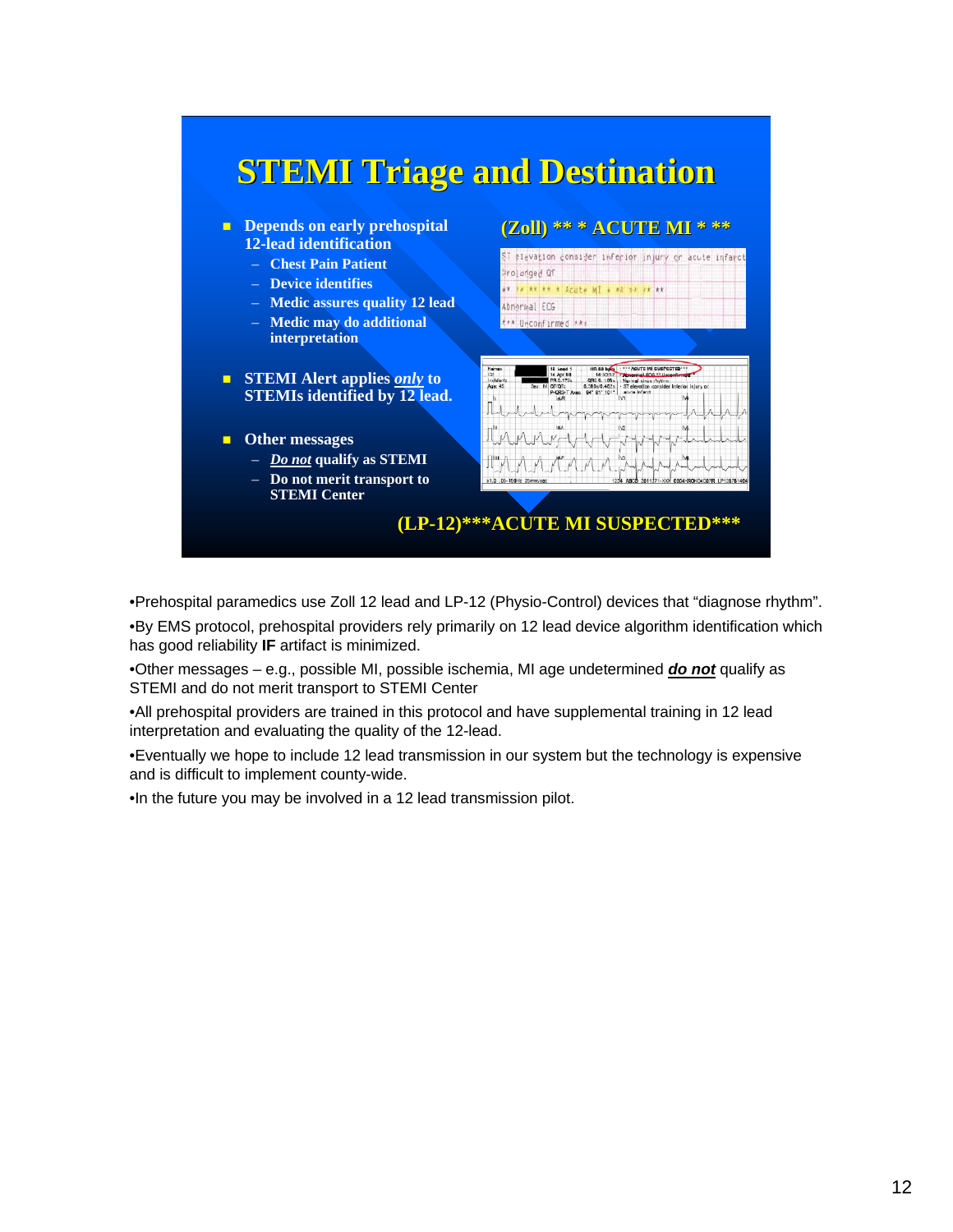

•This is what we want to happen in the field. However in all STEMI Systems there are no perfect circles and this may not happen every time. That is why there is a STEMI QI review process involved. **One of the biggest challenges in ANY STEMI System is the task of reducing false positives.**

•At the STEMI Receiving Center all STEMI QI issues should go through the STEMI RN project manager for your facility. If you do not know who that person is, contact your cath lab manager.

•The STEMI Center QI/Program Coordinator is responsible for submitting a STEMI Report to EMS for each "STEMI ALERT" that enters a STEMI Receiving Facility (whether an actual STEMI or not). This allows EMS to track the root causes of false positives in the system and provides an opportunity for the STEMI Center to give timely constructive feedback (positive and corrective) to the prehospital providers.

•The expectations for the prehospital providers in the field are defined by EMS protocol for ACS and include

- •Treatment of Chest pain
- •12-lead needs to be rapidly obtained

•Must be of acceptable quality with good QRS complexes in all 12 leads and no significant artifact

•Once obtained destination needs to be determined and contact of STEMI center by "STEMI Alert" should happen as soon as possible.

•Prehospital providers are trained not wait until ready for transport or after departure.

•As soon as the paramedics determine this is a STEMI patient the STEMI Alert call goes out.

•Understand that the prehospital providers are doing many things simultaneously en route under at times, challenging circumstances.

•STEMI patients can be quite ill and unstable.

•Contra Costa has had numerous instances where a STEMI patient deteriorates at the scene or en route.

•The number of cardiac arrests associated with STEMI patients has prompted an additional change in our policy to triage those patients to a STEMI Center instead of just the closest ED.

•STEMI Report needs to give critical information to hospital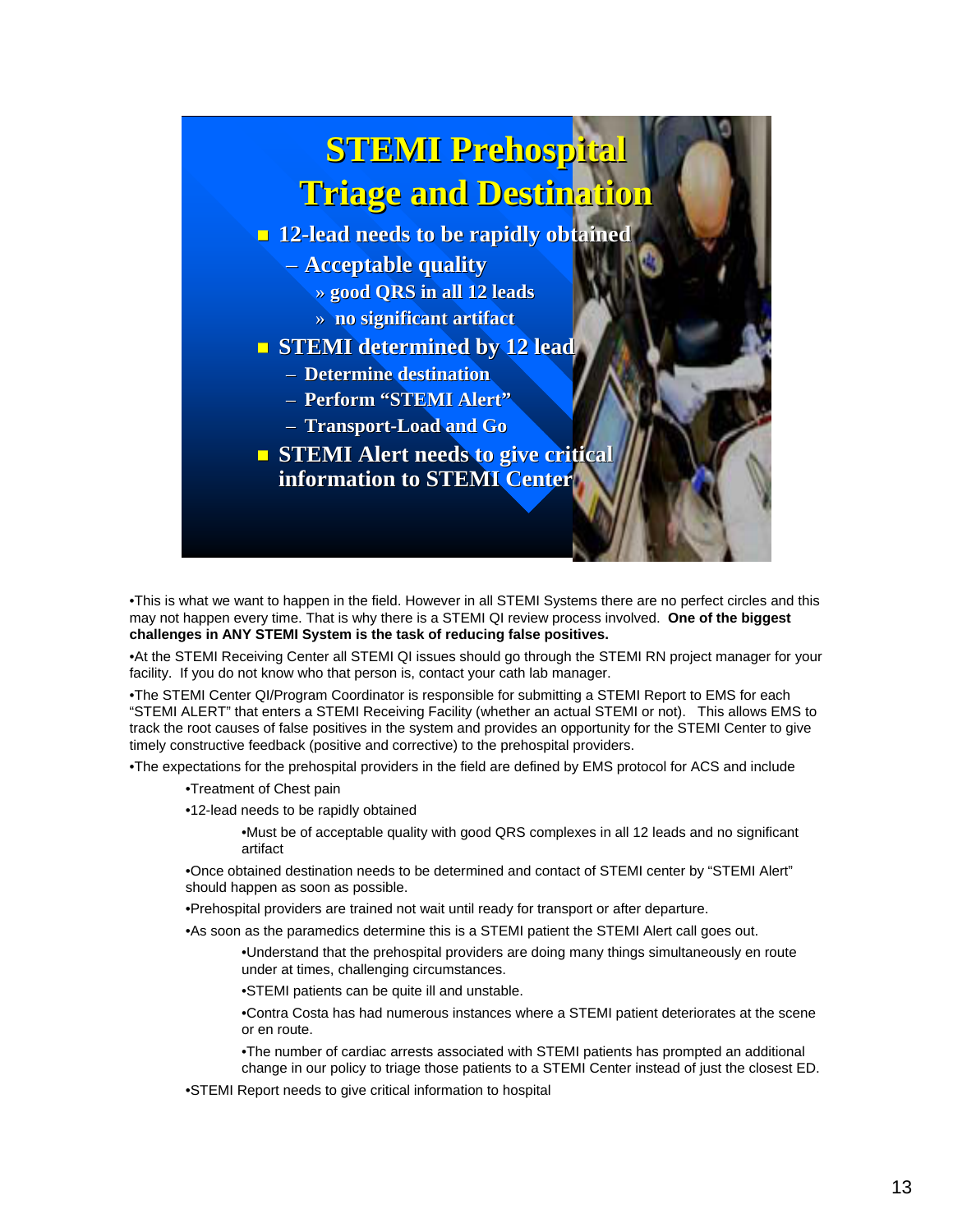

•Upon STEMI patient identification in the field the medic is to alert the closest STEMI Center with a "STEMI Alert"

•EMS has chosen to use SBAR to assure effective communication during radio and bedside report. •SBAR has been adapted to meet the field needs of prehospital, but is essentially the same as what you do in the hospital.

•It brings urgent essential information to the forefront to assure things do not get missed.

•Pacemakers are included since pacer spikes can interfere with the reliability of the machine interpretation.

•This may help STEMI Centers decide if they want to activate their Cath Lab teams or not

•The decision to activate from the field is an individual STEMI Center's decision

•EMS, AHA, ACC and the Society of Chest Pain all recommend that activation from the field should be the "Gold Standard"

•Most STEMI Center's in our System activate from the field

•This is why Contra Costa County has achieved such outstanding STEMI System Performance Metrics

•A variable we have to deal with as part of the system.

•If the medic does not offer this information ask about the quality of the 12 lead and if the patient has a pacer.

•For EMS the R in SBAR stands for RX which means treatment and Recap of patient response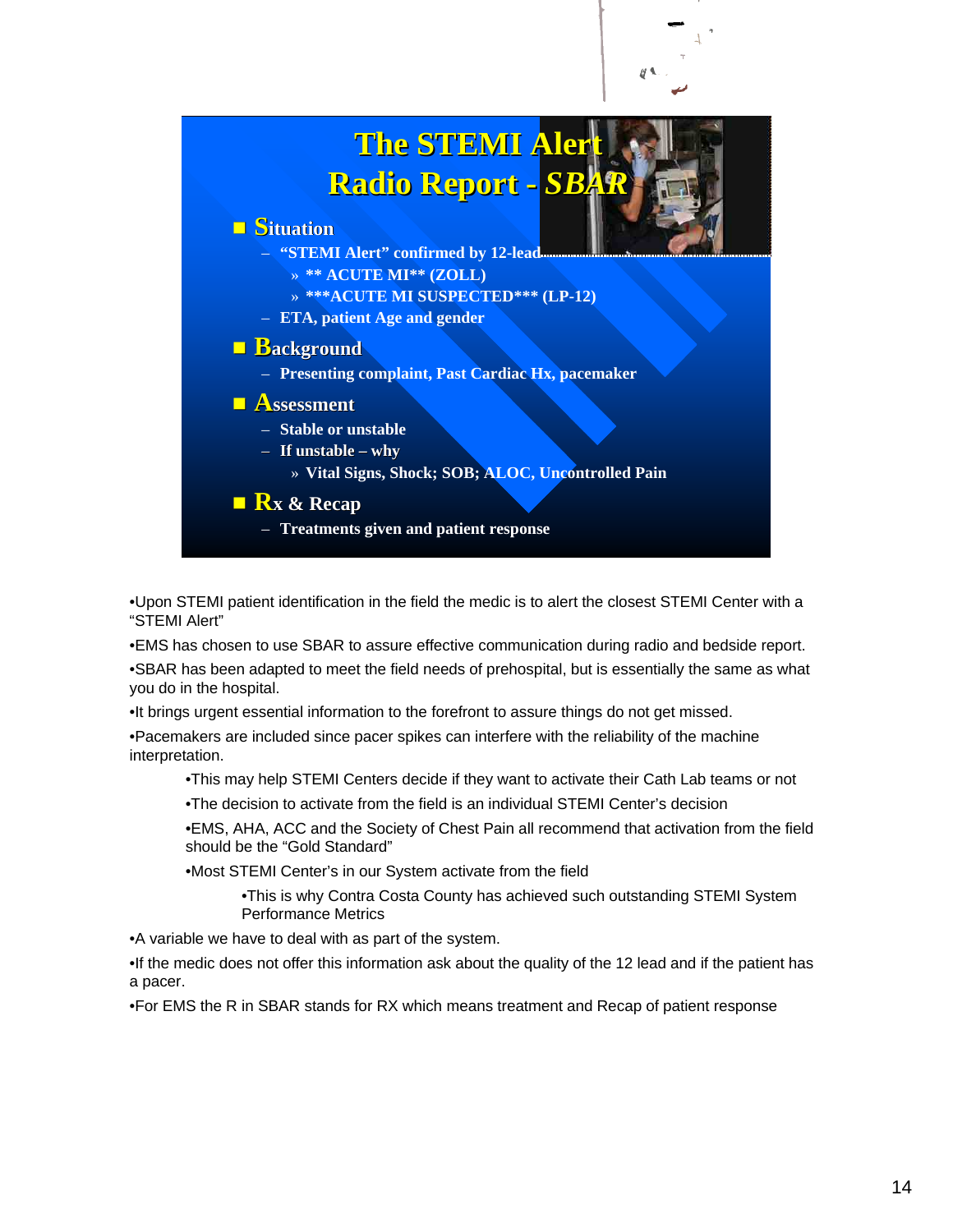### **Report at Hospital – SBAR should include:**

#### **Situation**

**Repeated including patient identification with urgent concerns up front. concerns up front.**

### **Background**

**Repeated including past history if known (e.g. history of MI, clot busters, cath, or surgery, cardiologist). High risk medications (especially anticoagulants, insulin, erectile dysfunction drugs), allergies, advanced directives dysfunction drugs), allergies, advanced directives**

#### **Assessment**

**Repeated pertinent VS, ALOC Pain level Repeated pertinent VS, ALOC Pain level**

#### **Rx/Recap**

**Prehospital treatments given and patient response. Concerns repeated and questions addressed**

•Once the patient arrives they are rapidly triaged through the ED in most cases where a confirmatory 12 lead is done.

•If the prehospital 12 lead is of good quality some STEMI Centers do not repeat the 12 lead to save time.

•The medics will then give another SBAR report with additional information as described above.

•This is the report you should expect about the patient during ED handoff.

•Some of the information may not be known to the medic but if it is they will tell you e.g.the name of cardiologist.

•Prehospital SBAR looks a little different from your hospital SBAR report….since SBAR report flows like a conversation you should not notice a big difference between how prehospital uses SBAR and how it is used in your ED.

•In STEMI Centers who offer EMS direct to cath lab access this report may be done on the way or in the cath lab.

•Prehospital providers are encouraged and allowed to follow the patient into the cath lab when those opportunities arise unless they are urgently needed to return to service.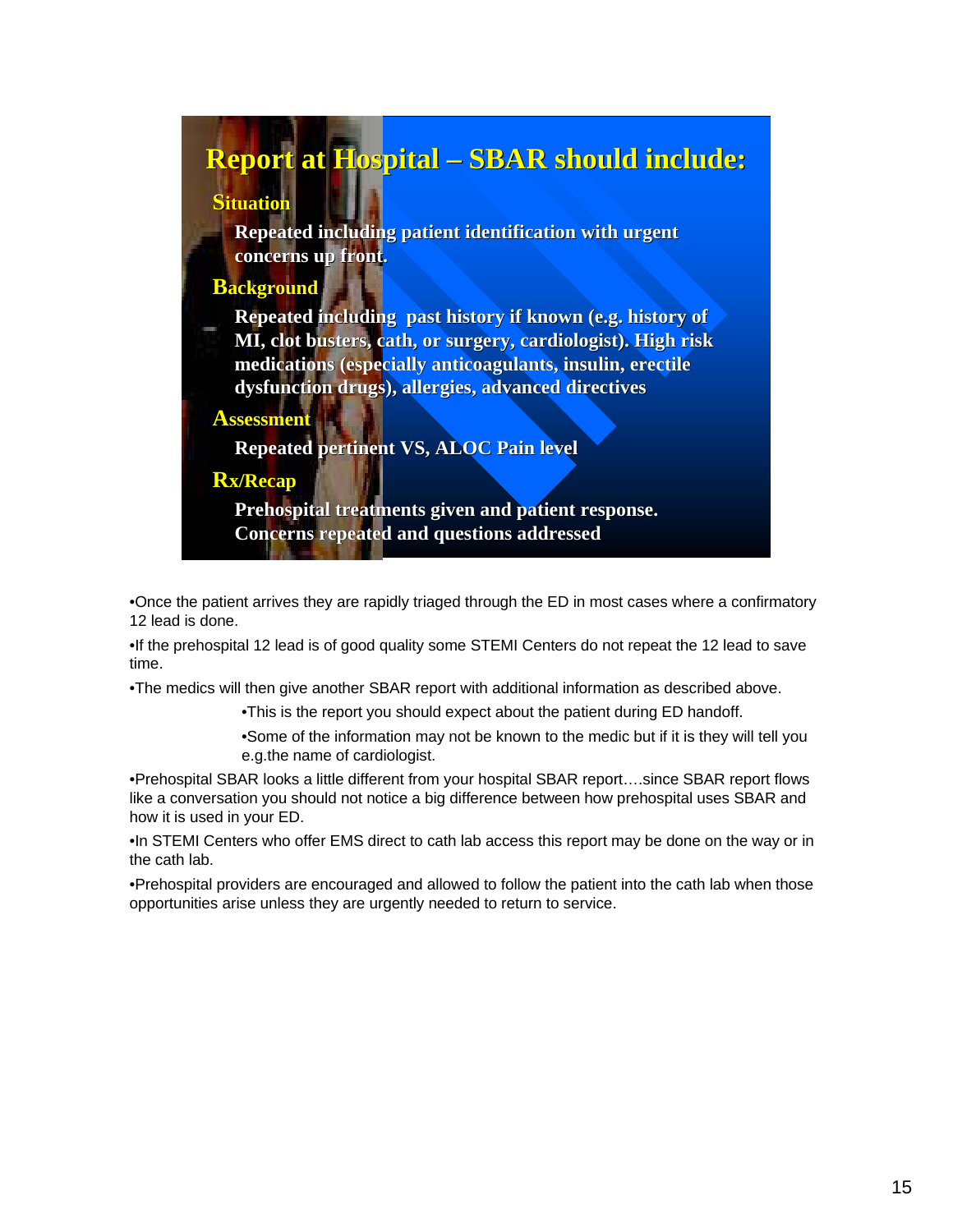## **Prehospital 12 Prehospital 12-Lead ECG Lead ECG**



**First responders (Fire medics)** – **May do the STEMI Alert 12-lead** – **Can activate from the field prior to transport arrival STEMI 12-lead copies** » **1 to STEMI Center**  » **1 to Transport Agency Pt Record Multiple 12-leads may be done 12-lead handoff directly to STEMI** 

**Team MD/Nurse caring for patient**

•We direct the prehospital providers to give the STEMI Receiving Center the following:

•A copy of 12-lead must be left at ED (if multiple valid tracings are done, all should be left) •First responders doing 12-lead should provide 2 copies for transport (one for hospital and one for transport agency)

•The field personnel giving report to the hospital on arrival should hand the 12 lead directly to the nurse caring for patient

•Copy of 12-lead should be submitted to your agency if not uploaded into record

•EMS understands that in the excitement of getting the patient to the cath lab patient care records and 12 leads can get misplaced or lost. We need your help to assure these documents stay with the patient and get into the patients record.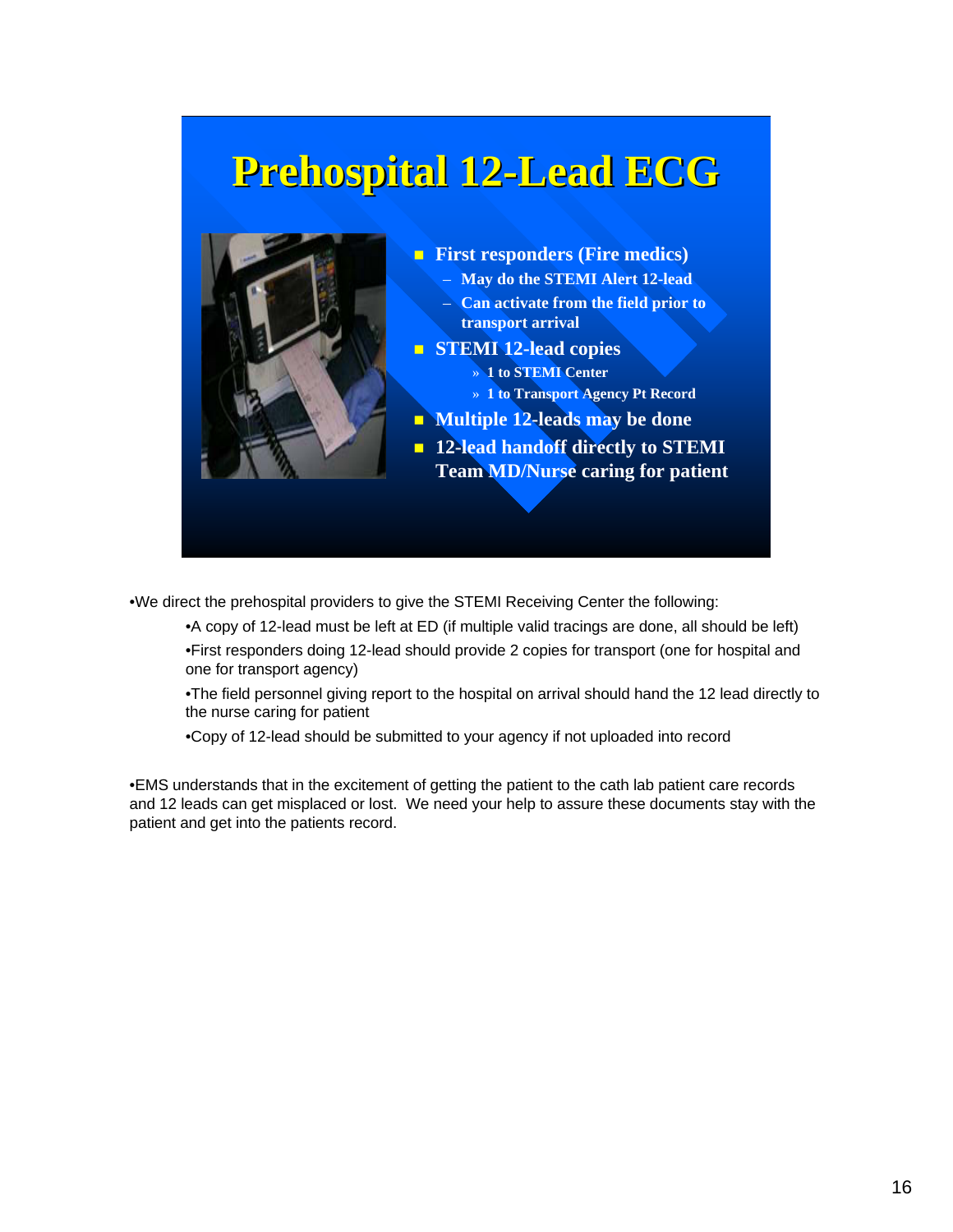## **Required Prehospital Documentation Documentation**



- All prehospital providers create an electronic patient care record (ePCR)
- **e** ePCR documentation is very important and all cases reviewed by EMS
- Can't evaluate STEMI system performance without this!

•Each prehospital provider is required to document in an electronic patient care record (ePCR) specific things about the STEMI alert and activation

•This documentation is reviewed for each and every STEMI alert in the system and is a critical part of the STEMI CQI process.

•You should expect a draft or complete prehospital PCR before the prehospital providers leave.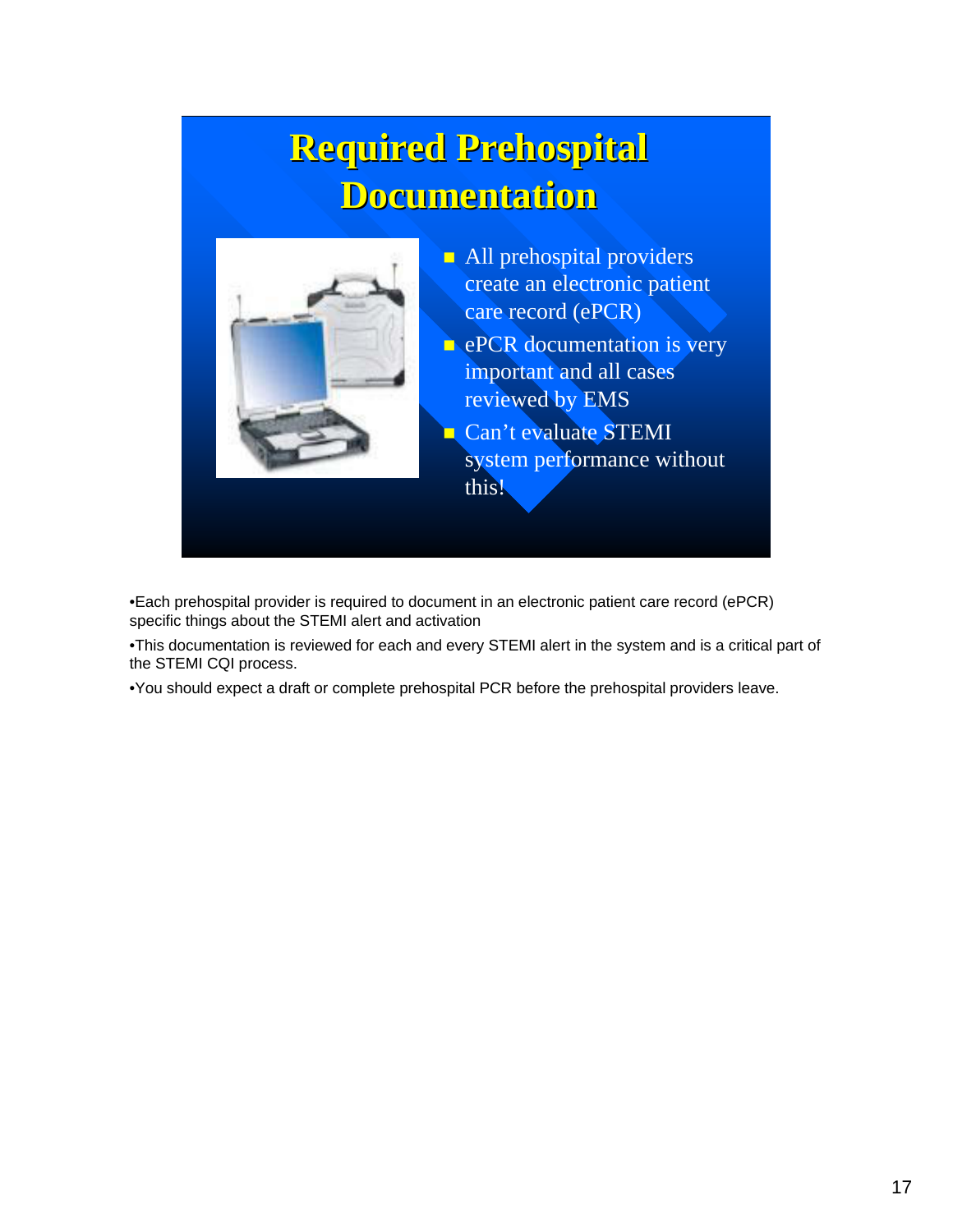## **Contra Costa STEMI System Contra Costa STEMI System Performance Performance**



- **911 Call to intervention time average 83 minutes**
- **EMS** to Intervention time **averages 75 minutes**
- **Door to balloon median is 62 minutes (all SRC centers)**
- **Door to intervention time < 90 minutes 100%**

Contra Costa STEMI Data Q1 2009

•Share STEMI newsletter here. Goal is share with all stakeholders to keep them informed of our STEMI program process.

•Being part of a STEMI System helps each facility achieve amazing outcomes due to the strong partnership with EMS.

•Our statistics demonstrate that consistently.

•Visit our website at www.cccems.org for more STEMI information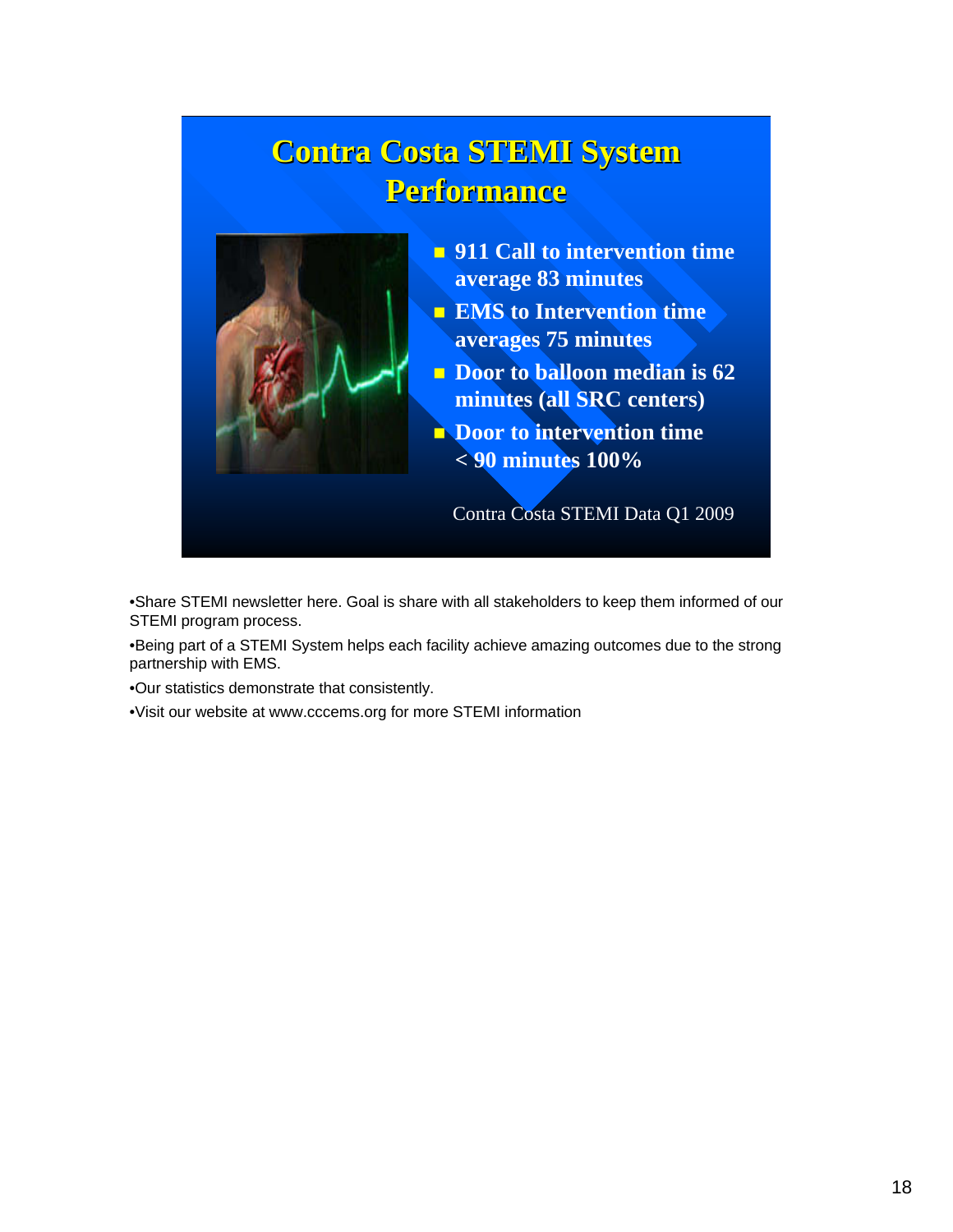## **STEMI System Lessons Learned The Evolving STEMI The Evolving STEMI**

**The evolving STEMI Instances where initial ECG is abnormal but second ECG confirms MI**



•One of the events that we did not expect to find in our STEMI System were the number of evolving STEMIs identified in the field.

•These are cases where the initial 12-lead does not indicate a STEMI but en route the patient condition changes and our process of repeating 12-leads en route catches the event.

•In these situations the paramedics will change destination to the appropriate STEMI facility.

•These cases demonstrate the dynamic process of how STEMIs can evolve in an individual chest pain patient and is why we now train our paramedics to perform multiple 12-leads whenever possible.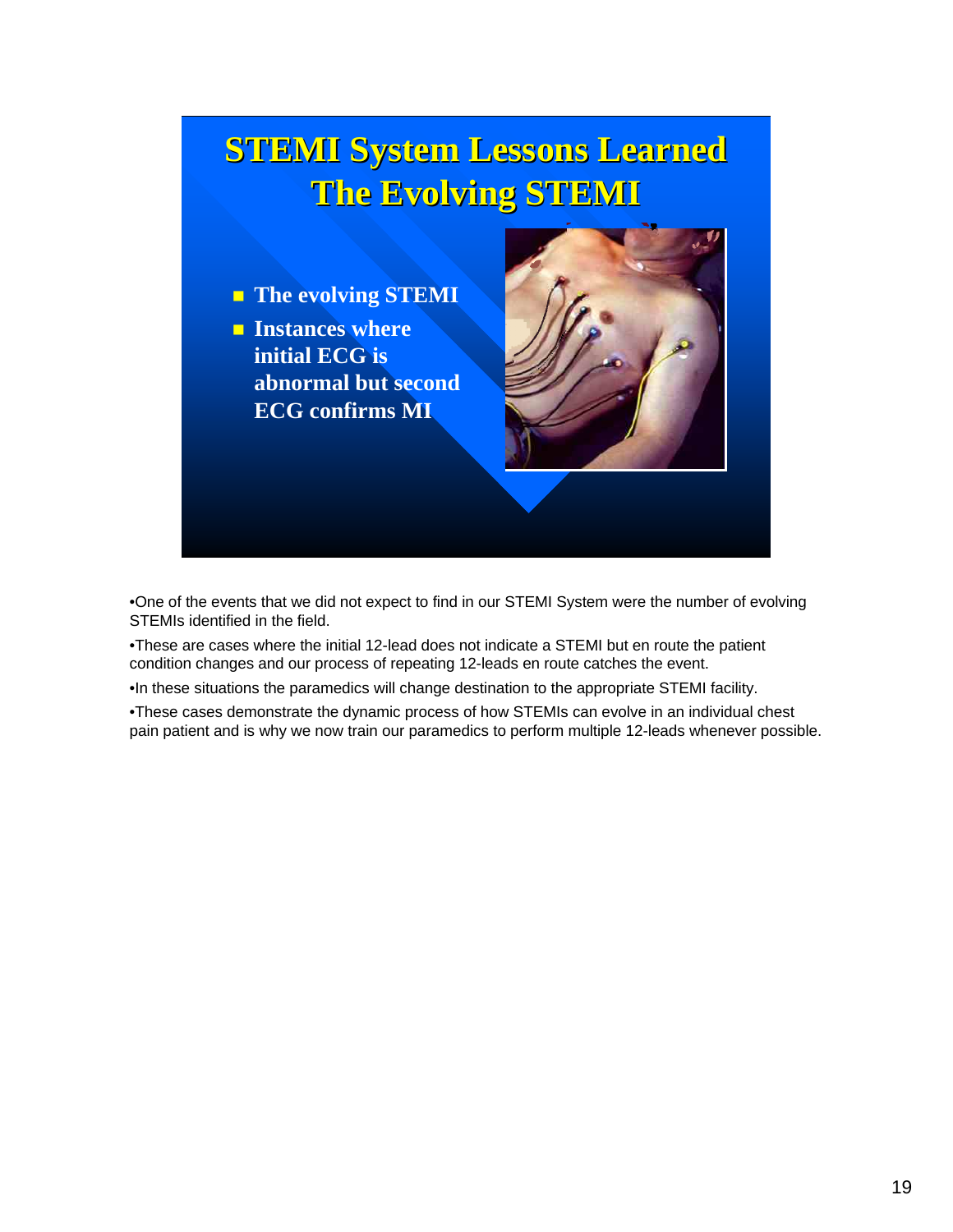

•Our current prehospital data demonstrate a significant reduction in average scene times

•If cases have scene times >20 minutes – want to minimize this but usually associated with complicated patient or difficulty at the scene.

•QI program coordinators in each of our EMS provider agencies, our STEMI RN program managers and EMS will be working together to capture this information and work to shorten our times and do our best to eliminate delays.

• We need your cooperation to get information to the appropriate parties and work cooperatively giving positive and constructive feedback so we can improve.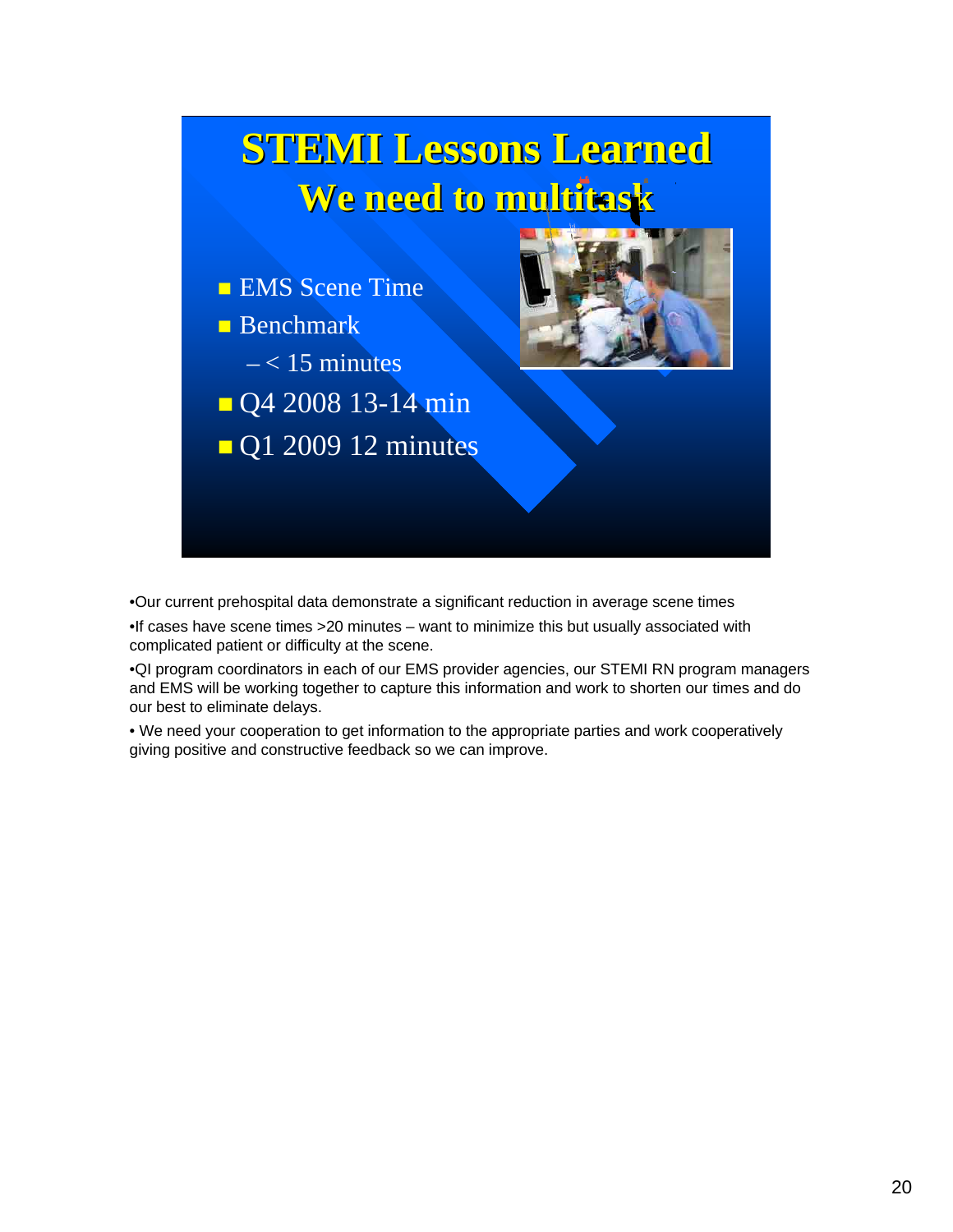

•Our current statistics suggest that if we can eliminate artifact that we can reduce our false positive rate to 13-14%

•ECG says \*\*Acute MI\*\* but is NOT

•Baseline artifact most common cause

•Tachycardia may fool machine

•Paced rhythms

•Occasionally computer reading is just wrong despite no artifact or other finding (rare)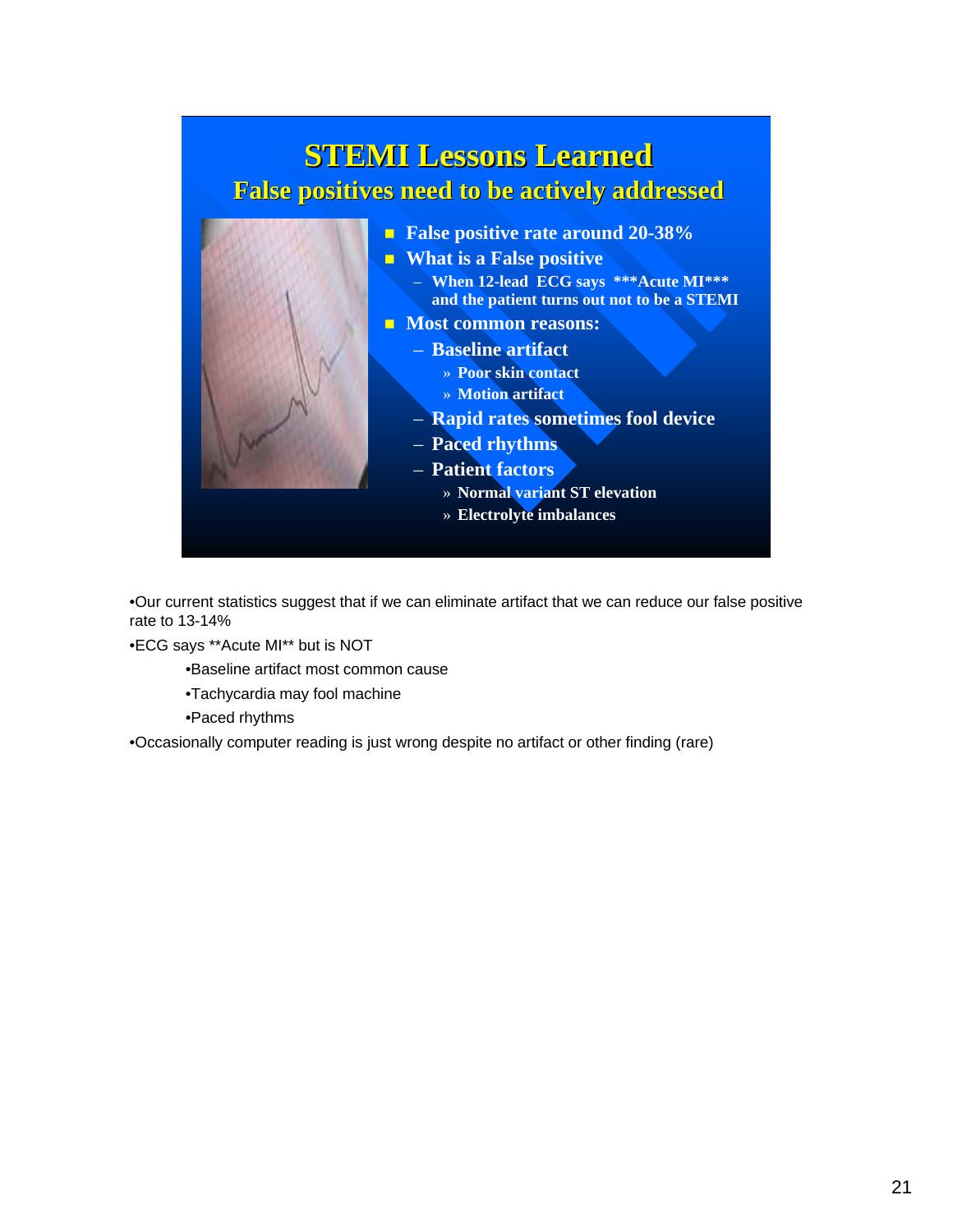## **STEMI Lessons Learned STEMI Lessons Learned We need a high index of suspicion We need a high index of suspicion**



- **STEMI patients with classic presentations of chest pain are typically male and younger (30- 50's)**
- **Atypical presentations present commonly in older patients, diabetics and women.**

•Atypical presentations have been extreme sudden fatigue, weakness, syncope, SOB

•The average false positive rate for prehospital 12 leads is about 20% when looking at STEMI systems that are established and we are constantly looking at trying to reduce our false positive rate. •However be aware that there are only about 150 to 200 STEMI activations annually in Contra Costa at the present time.

•STEMI patients are a high risk low frequency population where as Chest Pain patients make up a much high percentage of our calls

•We have over 600 paramedics in the Contra Costa System and many have still not gone on a call with a STEMI patient.

•EMS has been working with all our prehospital providers to do a 12 lead in ALL Chest Pain patients and be alert to atypical presentations. In other words have that high index of suspicion!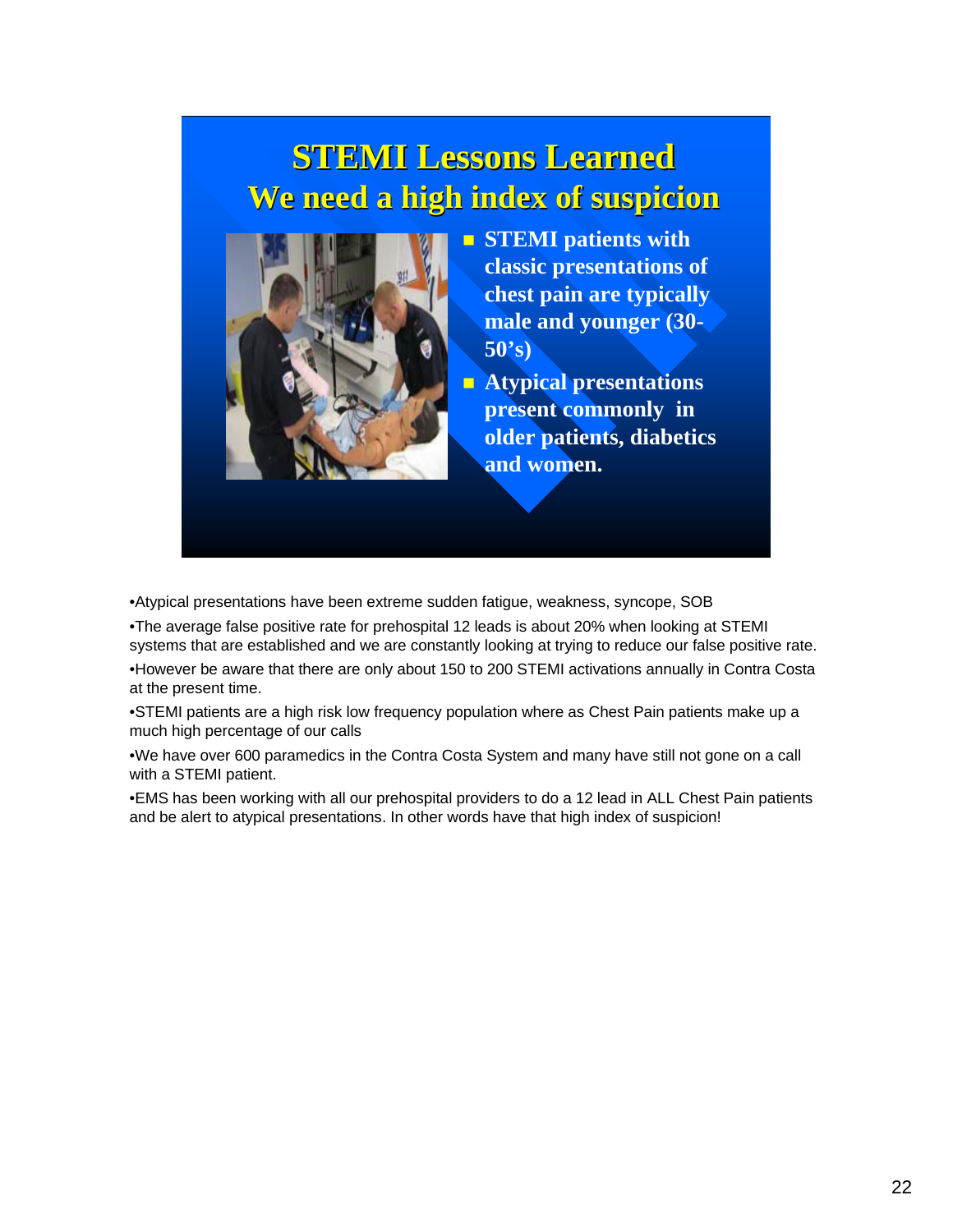## **Atypical Presentations**

### ■ Who is at risk?

– Diabetics….Women…..Elderly

### **<u>n</u>** Chest pain may not be their chief complaint

- $-$  Shortness of Breath
- $-$  Nausea & Abdominal discomfort
- $-$  Weakness or Syncope
- $-$  Neck, jaw, shoulder or upper back pain.
- $-$  Indigestion
- $-$  Unexplained Fatigue

•Diabetics and the Elderly experience pain differently and may not report "classic symptoms" of Acute Coronary Syndrome (ACS).

•Women also present frequently with atypical symptoms.

•These symptoms can occur in combination or be isolated.

•Sometimes atypical patients are difficult to pick up in the field.

•Be alert for these patients if they are brought to you from EMS and were not assessed as a potential ACS.

•Not all STEMIs are picked up in the field!

•Sometimes the presentation of the patient is so atypical it is missed in the field.

•In these cases report this to your STEMI coordinator who will submit a STEMI report so EMS can review the case for opportunities to improve.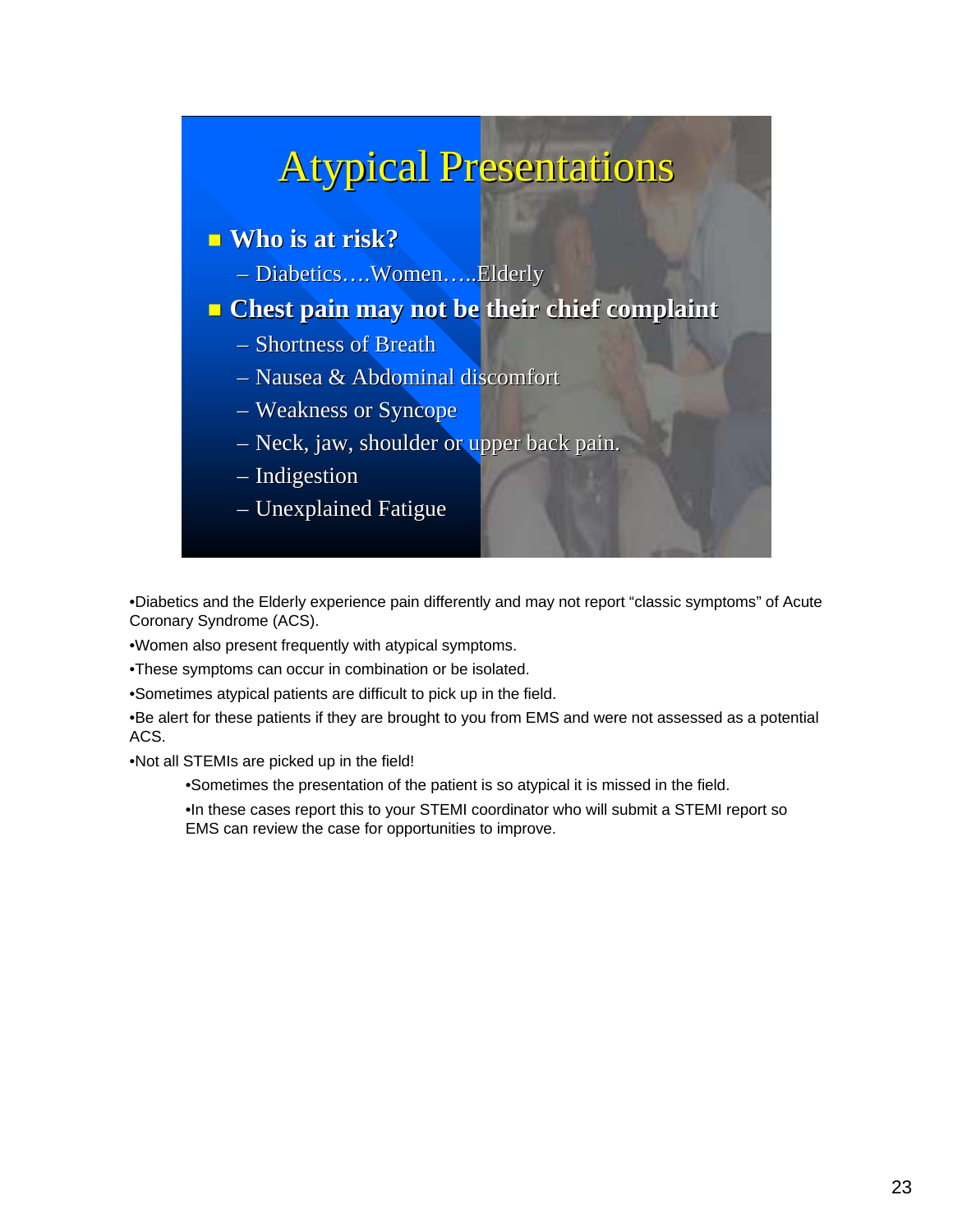### **STEMI Lessons Learned** STEMI Systems require collaborative oversight



•Contra Costa STEMI System Oversight Process involves

•Case Review for each STEMI Alert

•Data Collection on outcome of each STEMI Alert.

•Quarterly STEMI Center Coordinator Meetings.

•Biannual STEMI System Oversight Meetings with all stakeholders.

•Routine performance reporting based on local and national metrics.

•Prehospital quarterly data reports

- •STEMI Center data reports
- •STEMI System data reports

•The EMS agency coordinates this effort and EMS provider agencies and STEMI Centers have a designated individual that is the lead for the process.

•The CQI process is extensive, accountable and focused on respectful positive corrections to enhance problem resolution when required.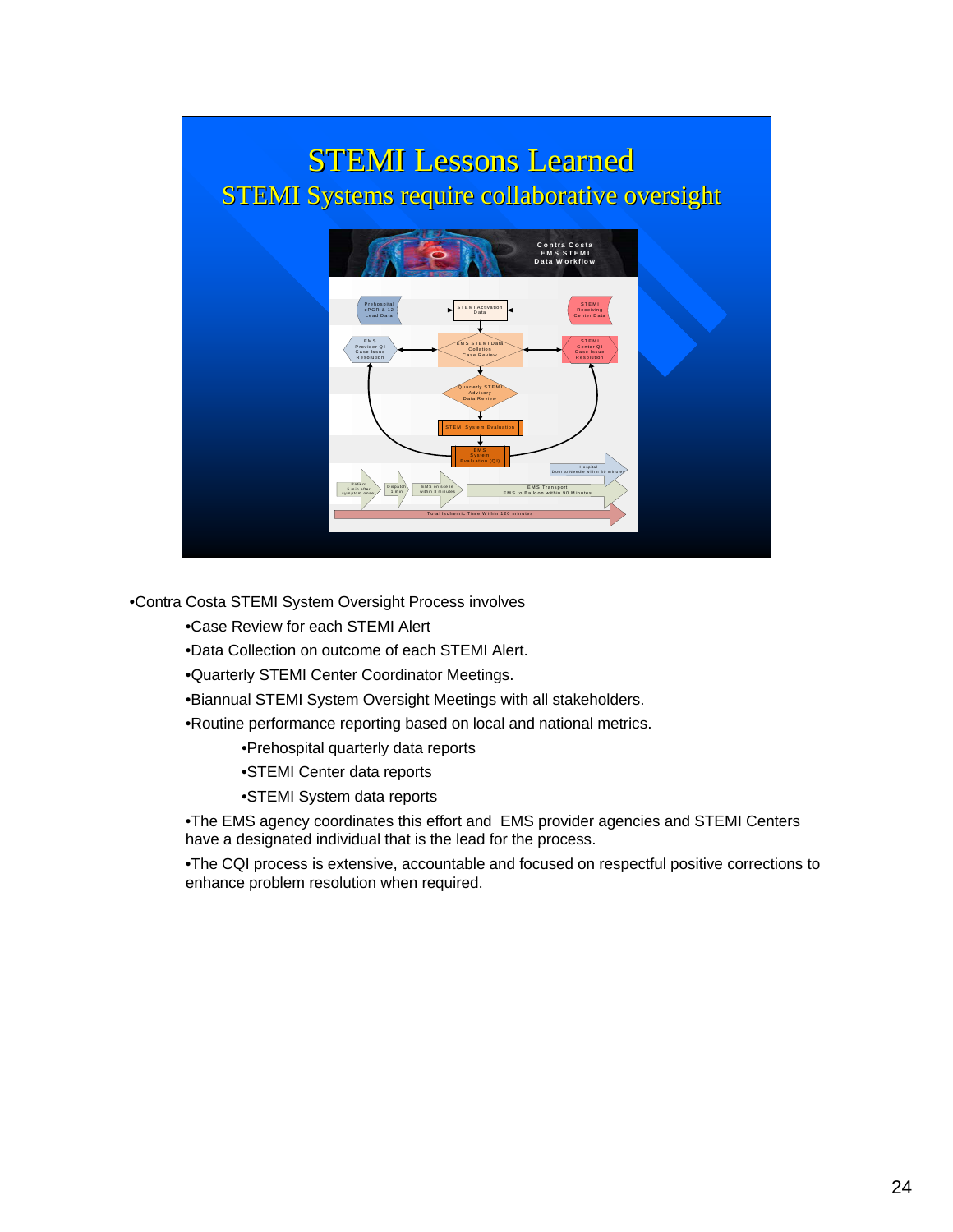## **Overall Experience Overall Experience**



- **Contra Costa has achieved outstanding STEMI System performance!**
- **Prehospital has made a significant difference in decreasing time to intervention.**
	- **EMS providers are committed and accountable throughout the system!**

•Based on all national metrics the Contra Costa STEMI System has demonstrated outstanding performance in a short time.

•EMS have been instrumental in allowing our STEMI Centers to decrease time to intervention to significantly better than national standards.

•Contra Costa is a high performer by all STEMI System performance measures!

•You will be an active part of that program and because of this we will save even more lives throughout our community!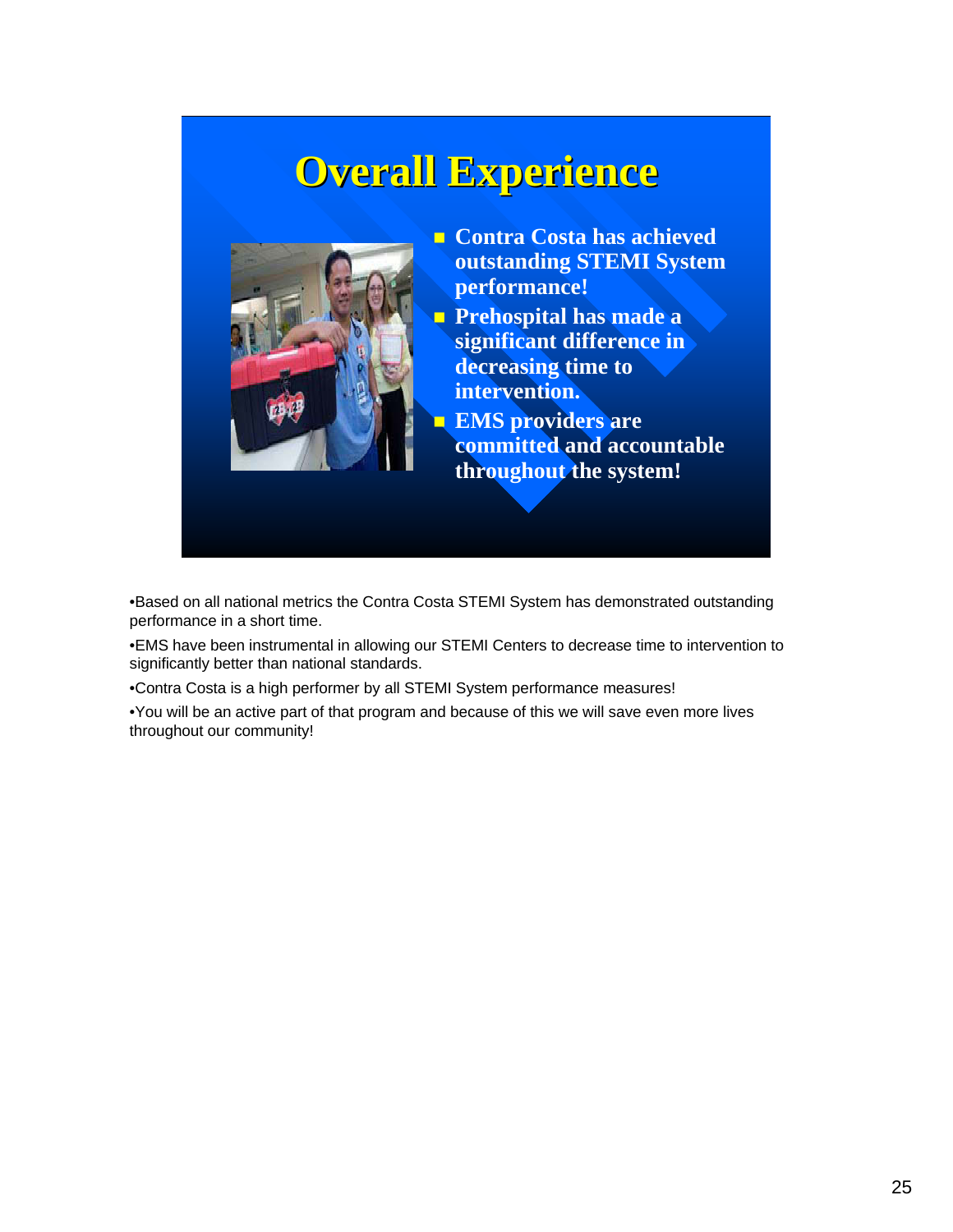## But we need your help….



 **An effective STEMI system relies on good communication!**

**Make sure ECG's get into the patient's chart.**

**Give constructive timely feedback. Report issues** 

**One of the most important opportunities that STEMI Center providers have is to give constructive feedback when a STEMI Alert is not properly identified in the field.**

•These are "teachable moments" for the prehospital providers involved and they respond positively to explanations about why the patient was not a STEMI patient after all.

•When these situations occur take a few minutes to review the case and 12 lead with the prehospital providers involved.

•They are eager to learn from your experience and expertise.

•This is how each individual can "make that difference" in improving the system for the next patient.

•We understand false positives are frustrating for all involved but with the current technology and limitations in our system, training and appropriate feedback are our best tools to decrease false positives.

•All STEMI prehospital issues should be reported to your STEMI Program Coordinator & ED Manager so EMS can appropriately review and support positive corrections.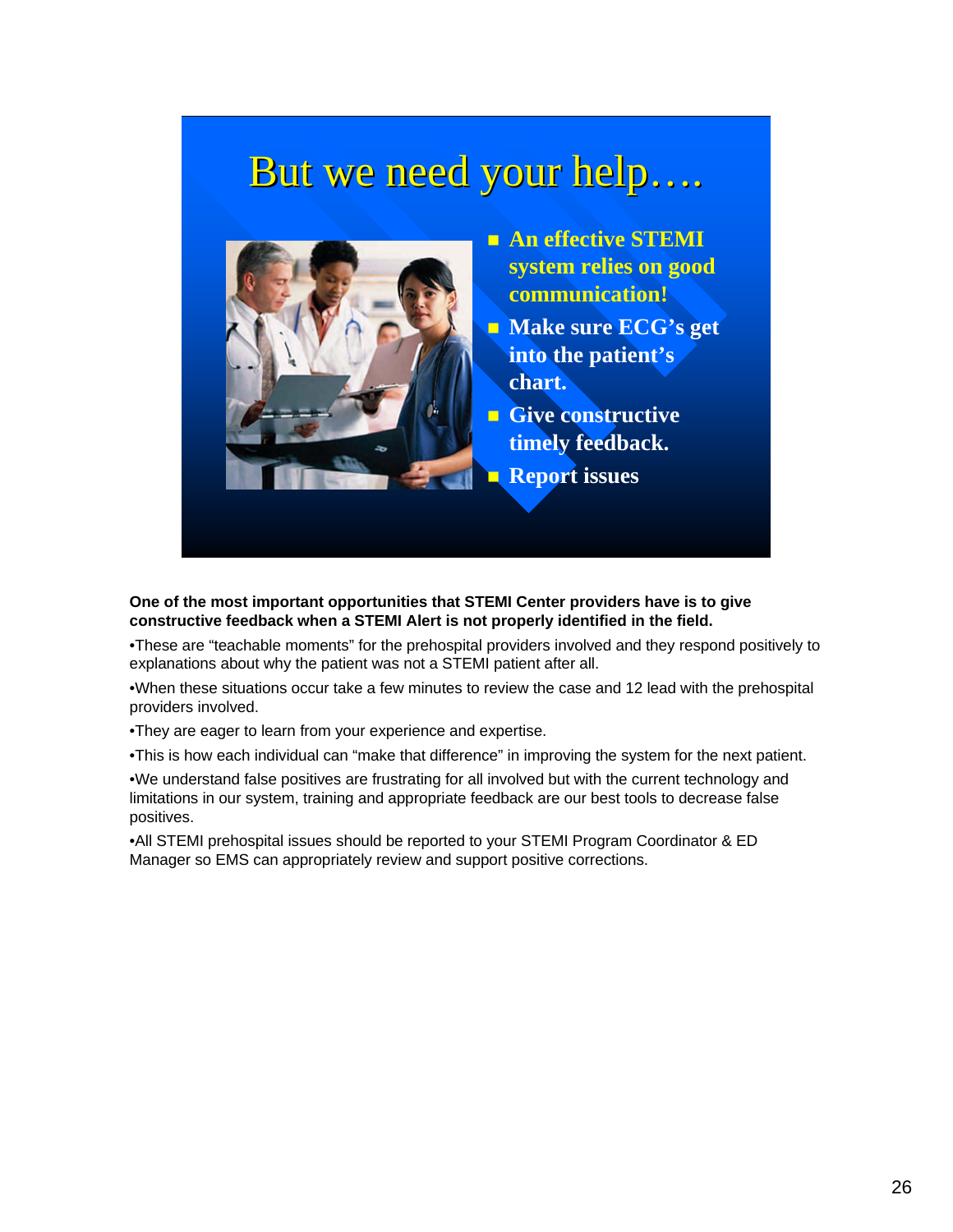## **Constructive Timely Feedback**

- $\Box$  Fundamental to process improvement improvement
- $\blacksquare$  Timely
- **Respectful**
- $Specific$
- Directed toward improvement
- $\blacksquare$  Helps prevent the same problem from occurring in the future
- $\Box$  Considerate
- $\blacksquare$  Requires practice



•In the heat of the moment when things go sideways it is easy to let emotions and frustrations take over.

•Letting frustrations get in the way undermines the collaboration and teamwork that is required to manage a high performance STEMI System.

•There are numerous factors to look at when an event does not go as planned and rarely is it due to just one thing.

•Technology limitations.

•Training issues.

•Experience of the provider.

•Instability of the patient.

•Some of these factors are controllable and some of them are situational and are not due to human error.

•STEMI Systems provide an opportunity to establish a new level of teamwork and collaboration between the ED and Prehospital providers.

•This new level of teamwork will spill over to other aspects of care.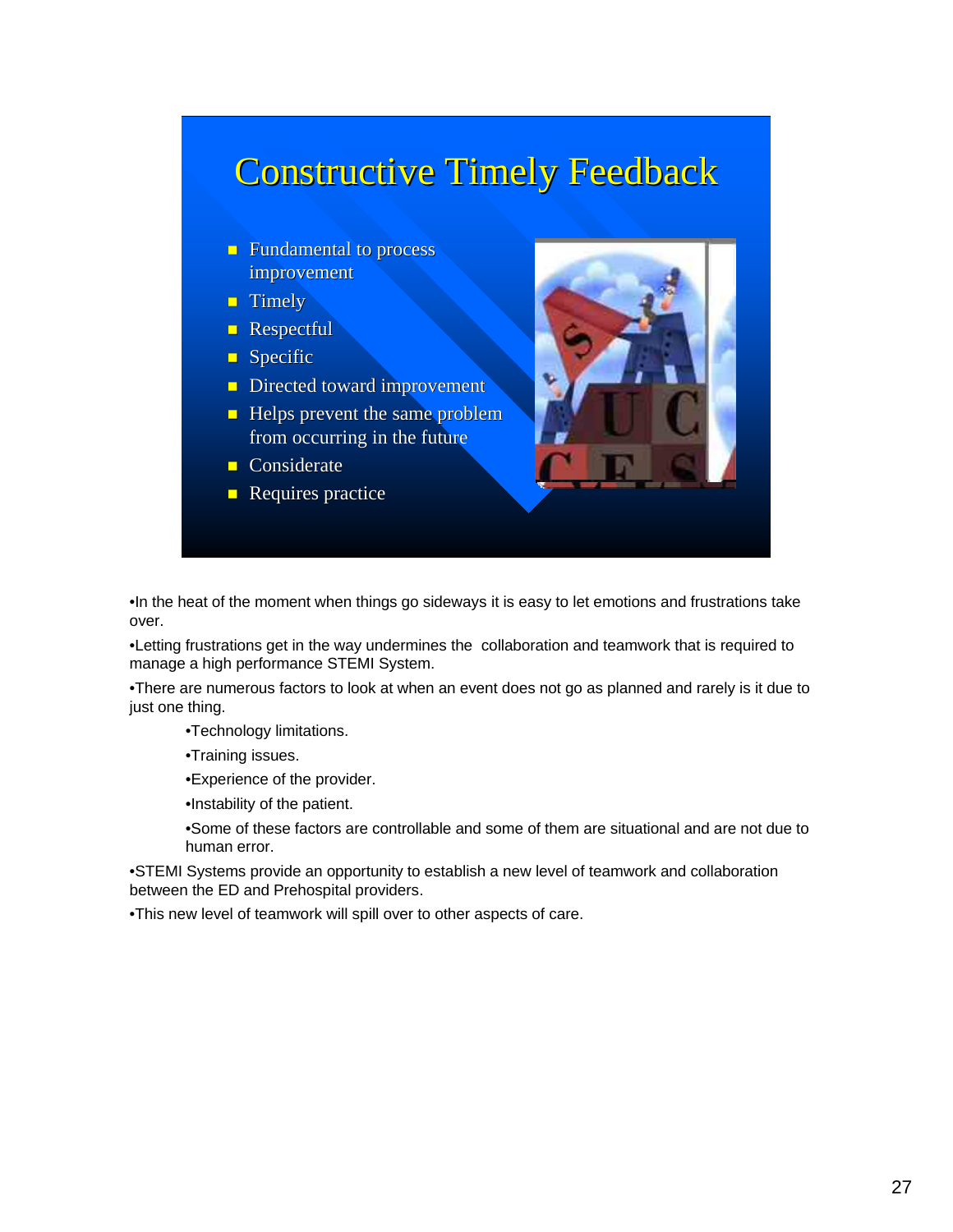## **Community Education**



•Finally one of the most important parts of a STEMI System is that it helps to create a strong base of community education around heart disease.

•Contra Costa EMS recommends using the NIH best practice patient education materials at our STEMI Centers.

•These materials are available from the NIH and are posted on our website at www.cccems.org.

•Duplication of these materials does not require special permissions.

•EMS is committed to working with all our STEMI Centers to support community education about what to do in the event of chest pain.

•Make sure your family members and community know to call 911 first in event of chest pain.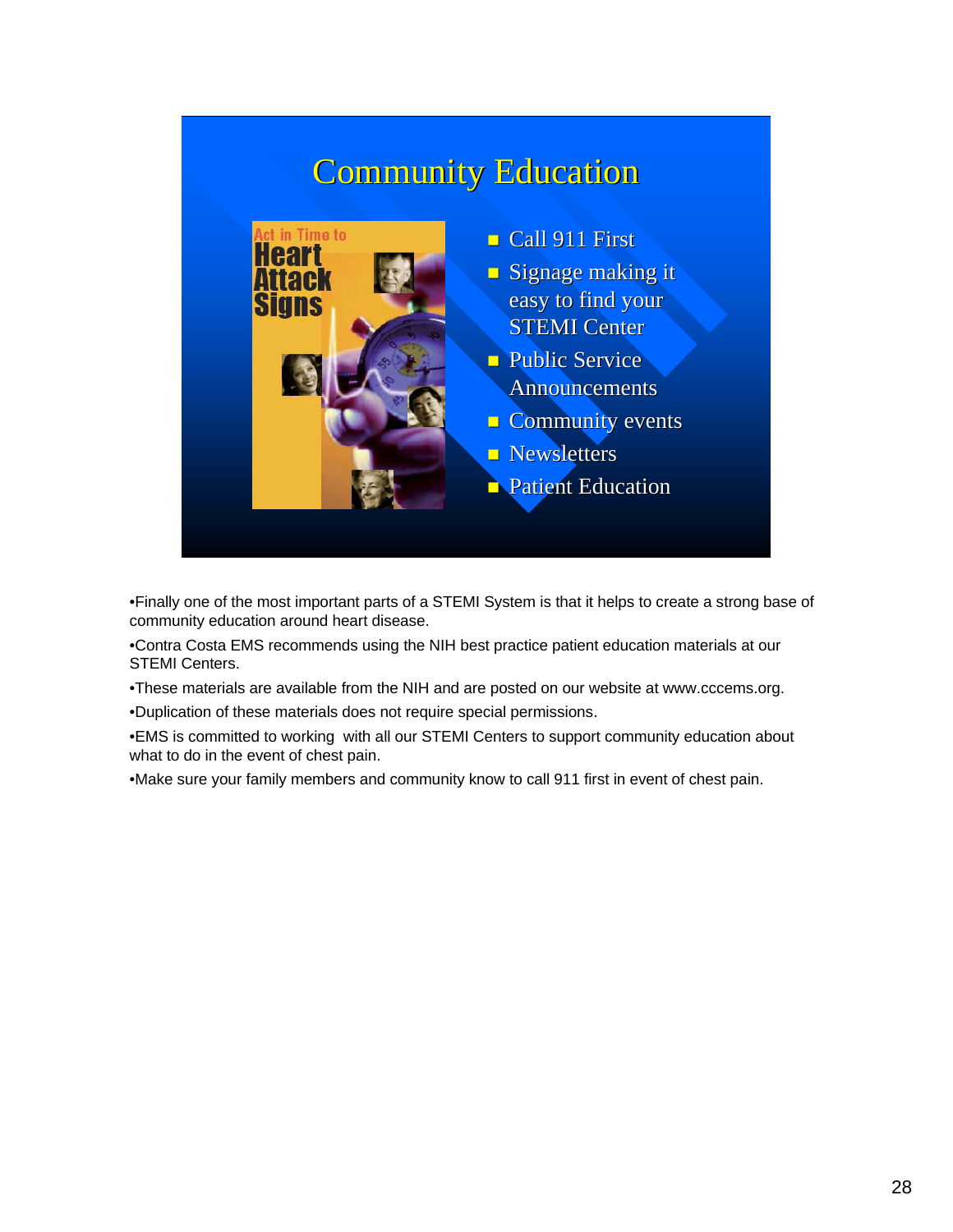

•Contra Costa EMS looks forward to working with you on this important community program. •This presentation was developed by Contra Costa EMS STEMI Project Manager Pat Frost RN, MS, PNP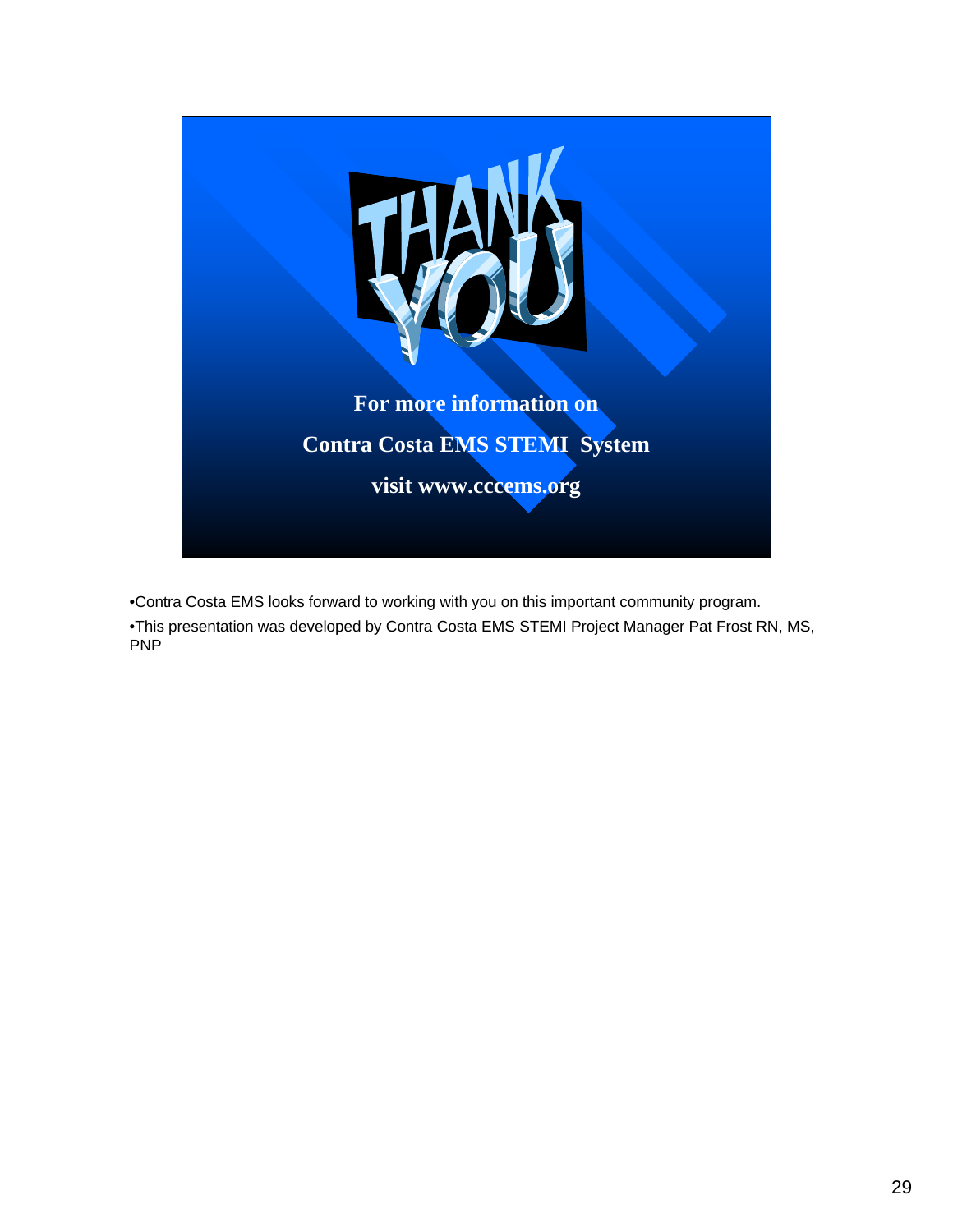

Field, J.M. (ed) et. al. STEMI Provider Manual, American Heart Association, 2008.

ACC/AHA, Management of Patients with ST-Elevation Myocardial Infarction, ACC/AHA Pocket Guideline. July 2004.

Rokos, I.C., et. al. "Rationale for establishing regional ST-elevation myocardial infarction receiving center (SRC) networks" American Heart Journal, Oct 2006, Vol. 152, Number 4, pp 661-667

Bradley, E. H., et. al. "Strategies for Reducing the Door-to-Balloon Time in Acute Myocardial Infarction." N Engl J Med, Nov 13, 20006. 355, pp 2308-2320.

Moscucci, M. & Eagle, K.A., "Reducing the Door-to-Balloon Time for Myocardial Infarction with ST-Segment Elevation" N Engl J Med, Nov 30, 20006. 355:22, pp 2364-2365.

Kostis, W. J., et. al. "Weekend versus Weekday Admission and Mortality from Myocardial Infarction" N Engl J Med, Mar 15, 20007. 356:11, pp 1099-1109.

Contra Costa Emergency Medical Services STEMI System Program Information is available on our website at www.cccems.org.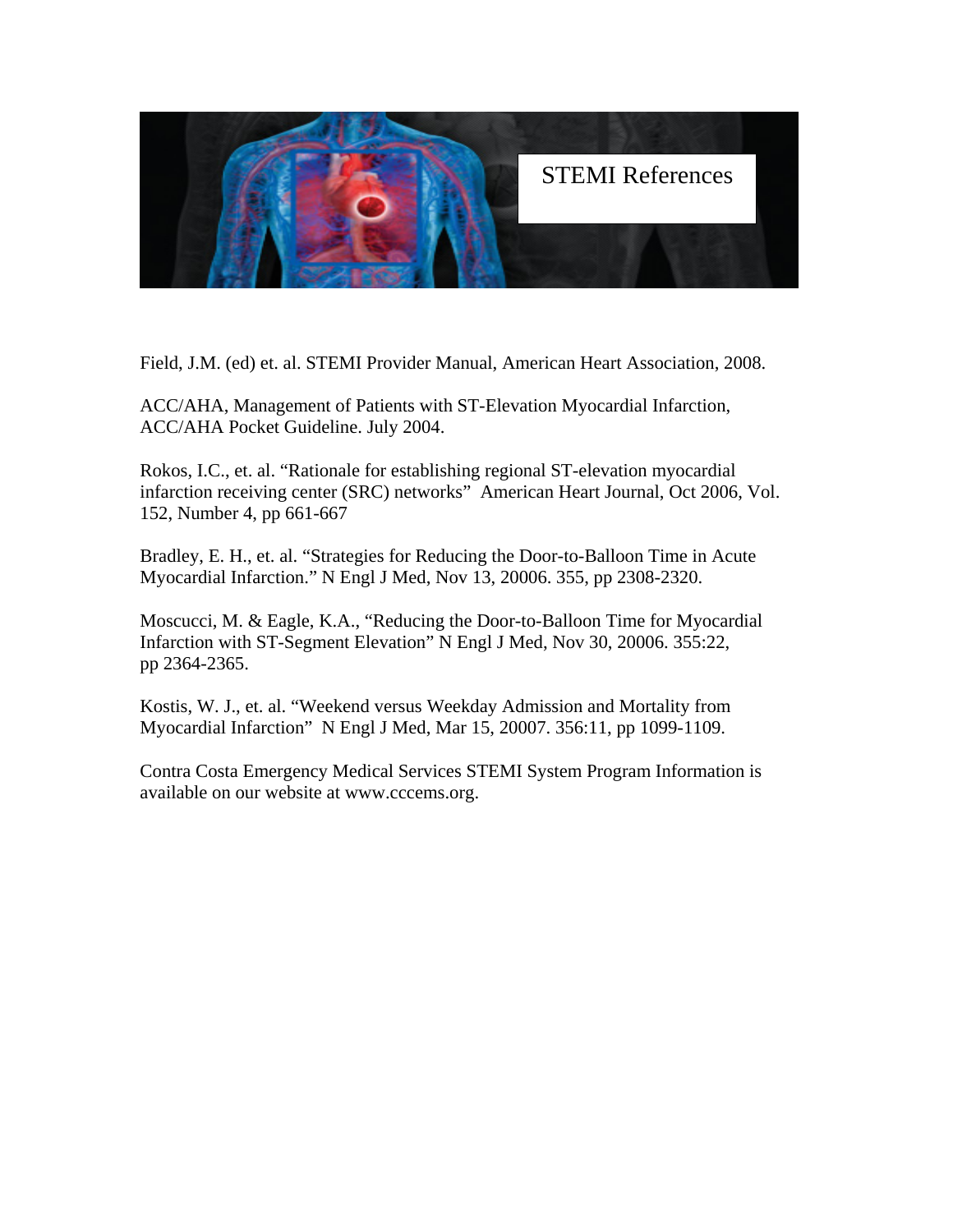

**POLICY #: 25 PAGE: 1 of 3**

**EFFECTIVE: 8/17/09 REVIEWED: 8/17/09**

### **STEMI TRIAGE AND DESTINATION**

### **I. PURPOSE**

Utilizing prehospital 12-lead electrocardiograms (P12ECG), patients presenting with STsegment elevation myocardial infarction (STEMI) shall be triaged and transported, with patient consent, directly to STEMI centers for rapid intervention. This policy outlines the process of triage and transport of STEMI patients.

### **II. DEFINITIONS**

*Prehospital 12-lead ECG (P12ECG):* A 12-lead electrocardiogram obtained by EMS crews or in rare circumstances by a medical facility or office other than a hospital.

*ST-Segment Elevation Myocardial Infarction (STEMI):* A specific finding on P12ECG showing STsegment elevation of 1 mm or greater in anatomically contiguous leads, indicating this specific type of myocardial infarction.

*Computer Interpretation of STEMI:* With printout of P12ECG done, a patient with a STEMI is identified distinctly with \*\*\*Acute MI\*\*\* or \*\*\*Acute MI Suspected\*\*\* by a computerized algorithm present in the monitor-defibrillator unit (wording varies by manufacturer). Other abnormalities of P12 ECG do not signify STEMI.

*STEMI Receiving Center (SRC):* Hospitals designated by Contra Costa EMS as those to which patients with identified STEMI on P12ECG will be transported based on the center's prompt availability of invasive cardiac care.

*STEMI Alert*: Report from prehospital personnel that notifies a STEMI Receiving Center as early as possible that a patient has a computer-interpreted P12ECG indicating a STEMI. The alert allows the SRC to prepare equipment and personnel for arrival of the patient in order to provide intervention in the most rapid fashion possible.

#### **III. TRIAGE**

- A. Patients with chest pain or other symptoms suggestive of Acute Coronary Syndrome (ACS) should have a P12ECG performed.
	- 1. Exceptions include patients who are not cooperative with the procedure, or patients in whom the need for critical resuscitative measures preclude performance of the P12ECG.
	- 2. Paramedic personnel should review the P12ECG tracing in all instances to assure that little or no artifact exists (steady baseline, lack of other electrical interference, complete complexes present in all 12 leads). Repeat P12ECG may be necessary to obtain an accurate tracing.
	- B. If computerized interpretation of accurately performed P12ECG indicates either \*\*\*Acute MI\*\*\* or \*\*\*Acute MI Suspected\*\*\*, the patient qualifies as a candidate for transport to a STEMI Receiving Center. Patients without these findings should be transported per the EMS "Patient Destination Determination" policy.

### **IV. DESTINATION**

- A. Patients with an identified STEMI shall be transported to a STEMI Receiving Center (SRC).
	- 1. Patients shall be transported to the closest SRC unless they request another facility.
	- 2. A SRC that is not the closest SRC facility is an acceptable destination if estimated additional transport time does not exceed 15 minutes.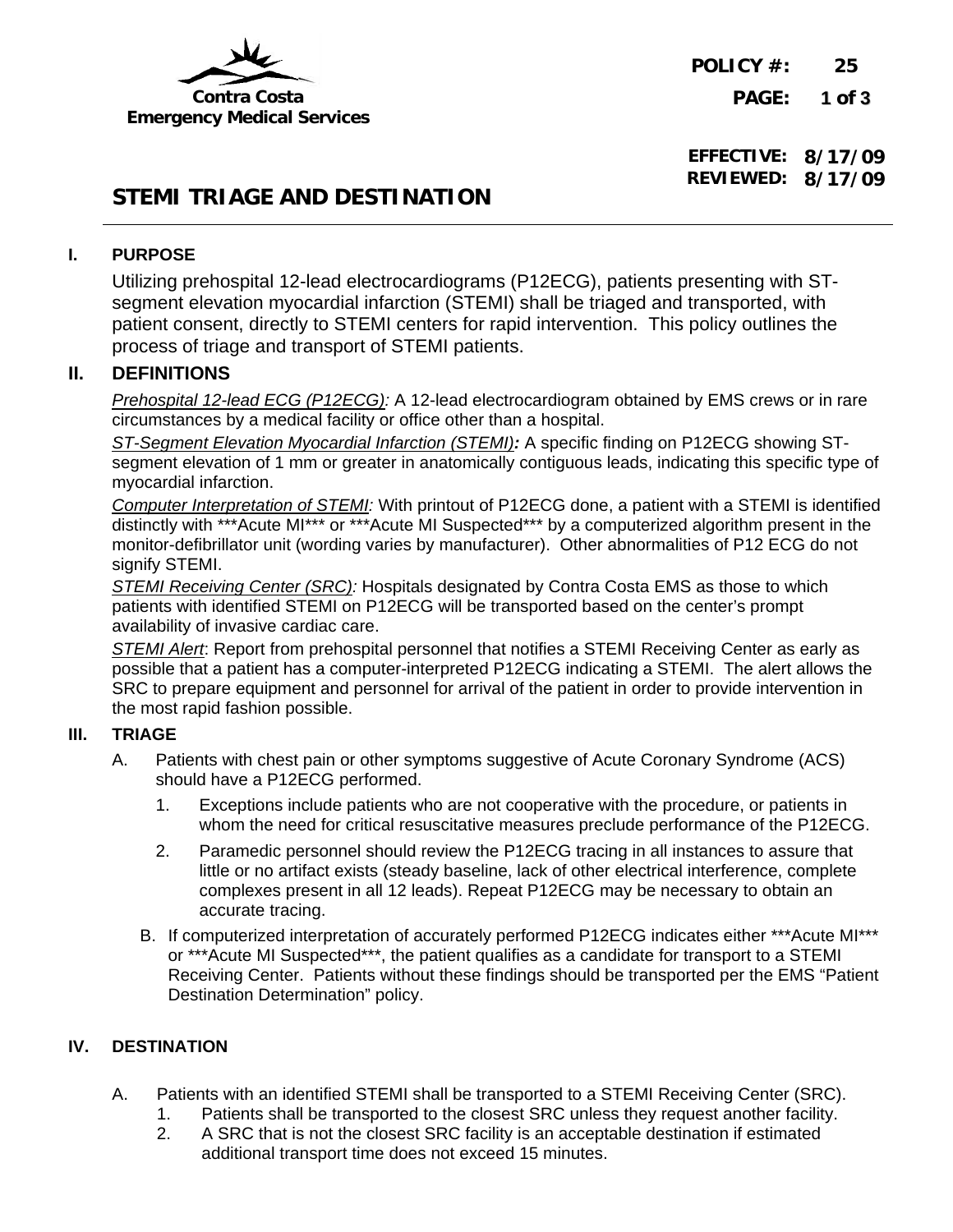

**POLICY #: 25 PAGE: 2 of 3**

- B. Patients with cardiac arrest who have a STEMI identified by 12-lead ECG before or after arrest shall be transported to the closest SRC.
- C. Patients with unmanageable airway en route shall be transported to the closest basic emergency department

### **V. STEMI ALERT/PATIENT REPORT**

- A. In patients with identified STEMI, desired destination shall be promptly determined after the P12 ECG is completed and read, and that hospital shall be contracted as soon as possible after destination determined.
- B. The STEMI Alert should contain the following essential information:
	- 1. Situation:
		- a. Identify the call as a "STEMI Alert."
		- b. Give estimated time of arrival (ETA) in minutes.
		- c. Patient age and gender.
		- d. State ECG findings and any urgent concerns.
			- 1) P12ECG shows \*\*\*Acute MI\*\*\* (ZOLL) or
			- 2) P12ECG shows \*\*\*Acute MI Suspected\*\*\* (LP12).
		- e. If patient elects to go to a facility that is not STEMI designated inform receiving facility.
	- 2. Background:
		- a. Presenting/chief complaint and symptoms.
		- b. Pertinent past cardiac history.
		- c. Pacemaker placement.
	- 3. Assessment:
		- a. General impression.
		- b. Pertinent vital signs and physical exam.
		- c. Pain level.
	- 4. Rx-Recap:
		- a. Prehospital treatments given.
		- b. Patient response to prehospital treatments.
- C. Emergency Room Patient handoff report should repeat STEMI Alert information and include:
	- 1. Patient identification.
	- 2. Presenting complaint.
	- 3. Additional background information:
		- a. Past medical history.
		- b. Advanced directives if known.
	- 4. Allergy and medication history including high risk medications.
		- a. Anticoagulants
		- b. Insulin
		- c. Digoxin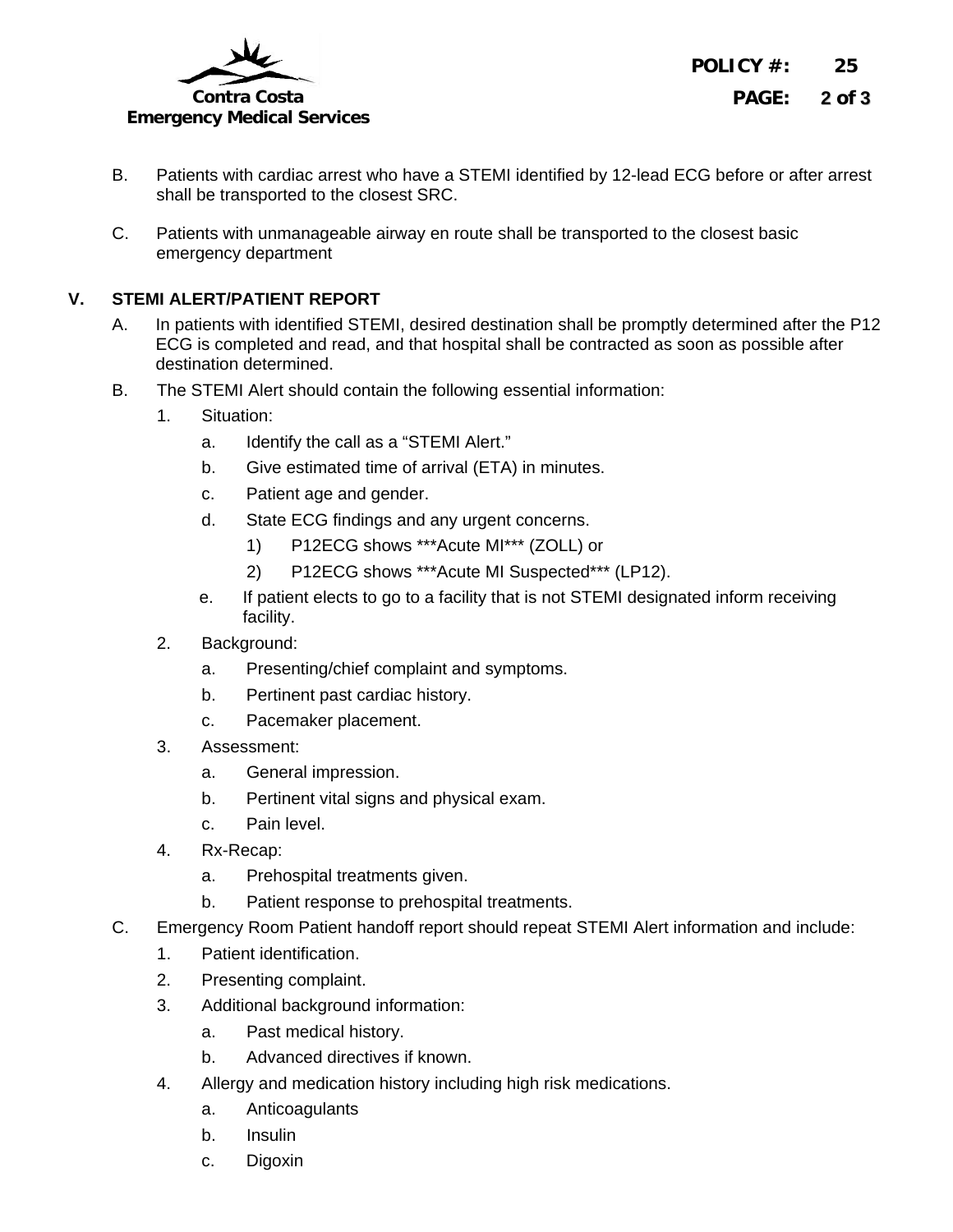

### **Emergency Medical Services**

- d. Erectile Dysfunction Drugs (ERDs)
- 5. Previous history of Coronary Artery Surgery or thrombolytic (clot busting) therapy.
- 6. Cardiologist if known.

### **VI. DOCUMENTATION**

- A. A copy of the P12ECG (multiple if performed) shall be delivered to the nurse caring for the patient at arrival in the Emergency Department.
- B. A copy of the P12ECG (multiple if performed) shall be generated for inclusion in the prehospital Patient Care Record or incorporated via electronic means into the record. The finding of STEMI on P12ECG and confirmation of the STEMI Alert shall also be recorded in the Patient Care Record.

### **VII. LIST OF STEMI CENTERS**

| <b>IN-COUNTY STEMI CENTERS</b>                 | <b>OUT-OF-COUNTY STEMI CENTERS</b>   |
|------------------------------------------------|--------------------------------------|
| Doctors Medical Center San Pablo               | ValleyCare - Pleasanton              |
| John Muir Medical Center - Concord Campus      | <b>Oakland Summit Medical Center</b> |
| John Muir Medical Center - Walnut Creek Campus |                                      |
| Kaiser Permanente Medical Center- Walnut Creek |                                      |
| San Ramon Regional Medical Center - San Ramon  |                                      |
| Sutter Delta Medical Center - Antioch          |                                      |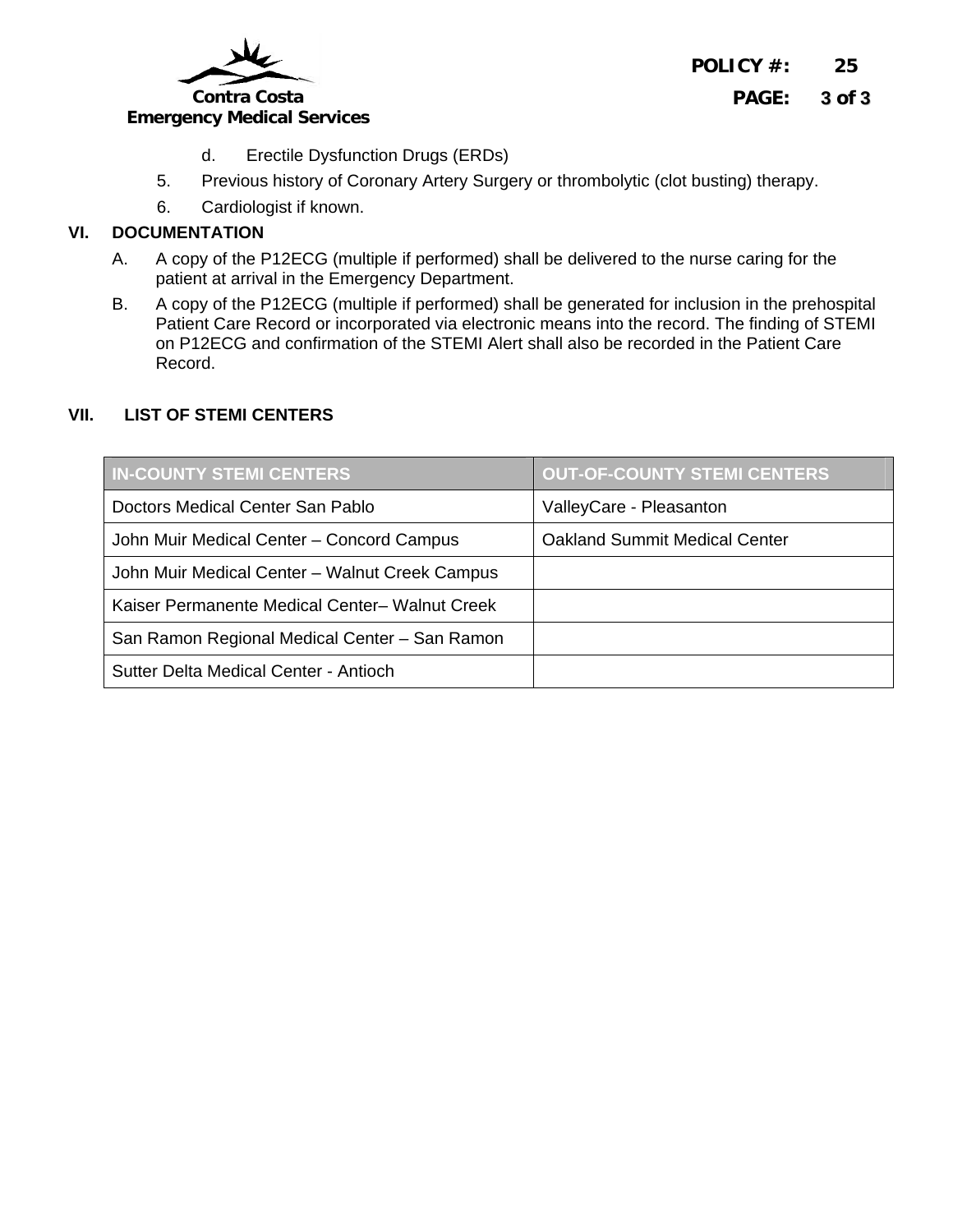### **Contra Costa County STEMI Hospital Training Post-test**

#### *Building a STEMI System is a process and your active participation is invited.*

- 1. A STEMI System is a collaborative network of EMS providers and specialized hospitals offering 24/7/365 cardiac intervention for an entire community.
	- a. True
	- b. False
- 2. How does EMS help improve STEMI outcomes?
	- a. Allows for activation of the catheterization lab from the field.
	- b. Triages patients to designated STEMI receiving centers to improve access to life saving care.
	- c. Improves time to intervention supporting rapid reperfusion of the heart.
	- d. Significantly improves STEMI patient's chance of survival.
	- e. All of the above.
- 3. STEMI Receiving Center Designation requires:
	- a. 24/7-365 day a year STEMI coverage
	- b. Performance Improvement (QI) plan
	- c. Rapid transfer plan if surgical services are unavailable
	- d. All of the above
- 4. STEMI Receiving Centers will have a diversion process if their cardiac catheterization lab is down.
	- a. True
	- b. False
- 5. STEMI patients are identified by EMS in the field by
	- a. 12-Lead ECG that "diagnoses" the rhythm
	- b. \*\*\*ACUTE MI\*\*\* or \*\*\*ACUTE MI SUSPECTED\*\*\*
	- c. \*\*\*POSSIBLE MI\*\*\*
	- d. Answer a and b
	- e. Answer a and c
- 6. The false positives rate of 20% is typical in experienced STEMI systems.
	- a. True
	- b. False
- 7. STEMI patient destination is determined at the scene after the 12 lead ECG meets the appropriate criteria by the EMS provider.
	- a. True
	- b. False